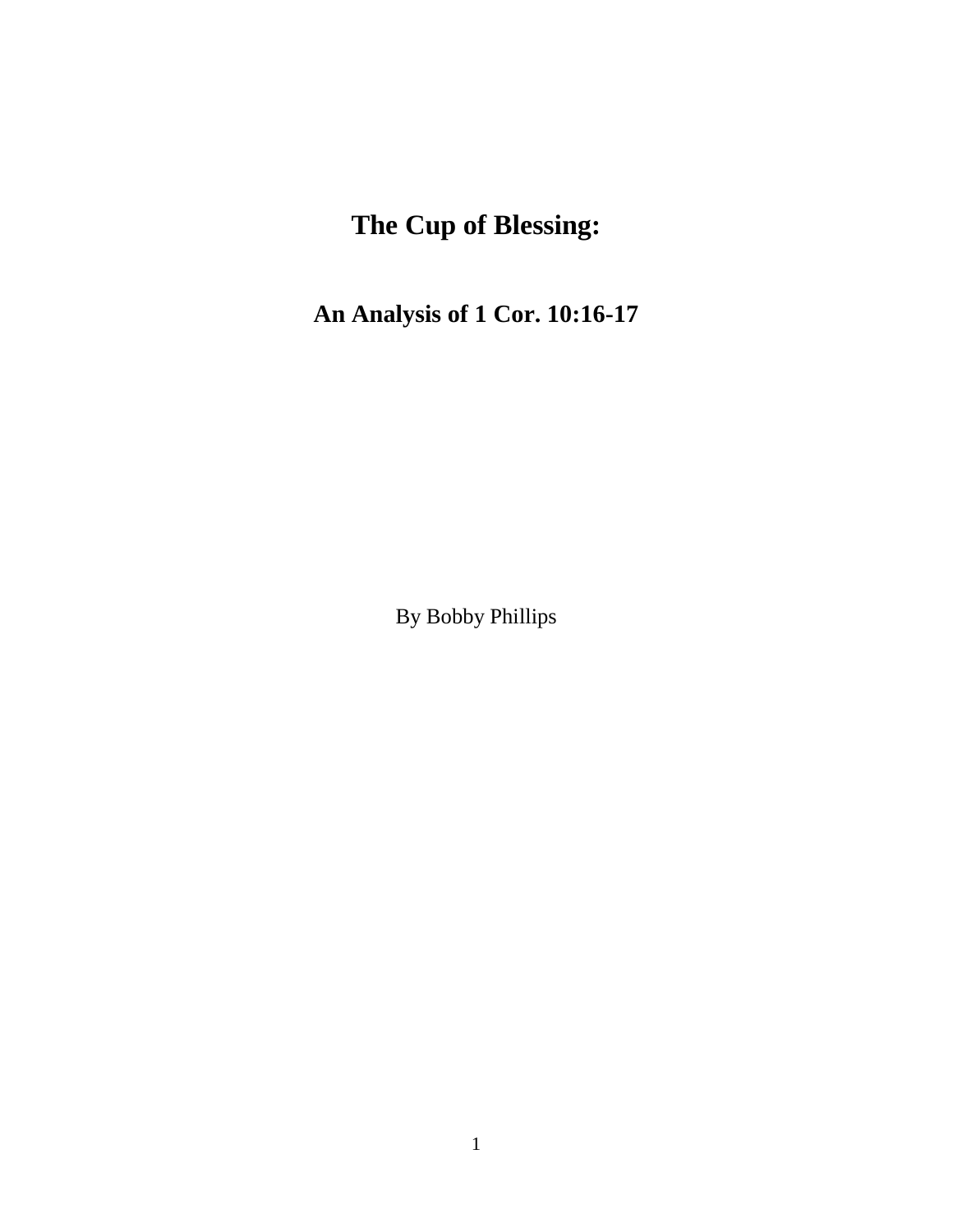# **Contents**

| Introduction               | 3              |
|----------------------------|----------------|
| Exegesis                   | $\overline{4}$ |
| Context                    | $\overline{4}$ |
| Text                       | $\overline{7}$ |
| Translation                | 10             |
| Commentaries               | 14             |
| The Argument Implied       | 16             |
| Conclusion                 | 17             |
| <b>Objections Answered</b> | 18             |
| About the Author           | 29             |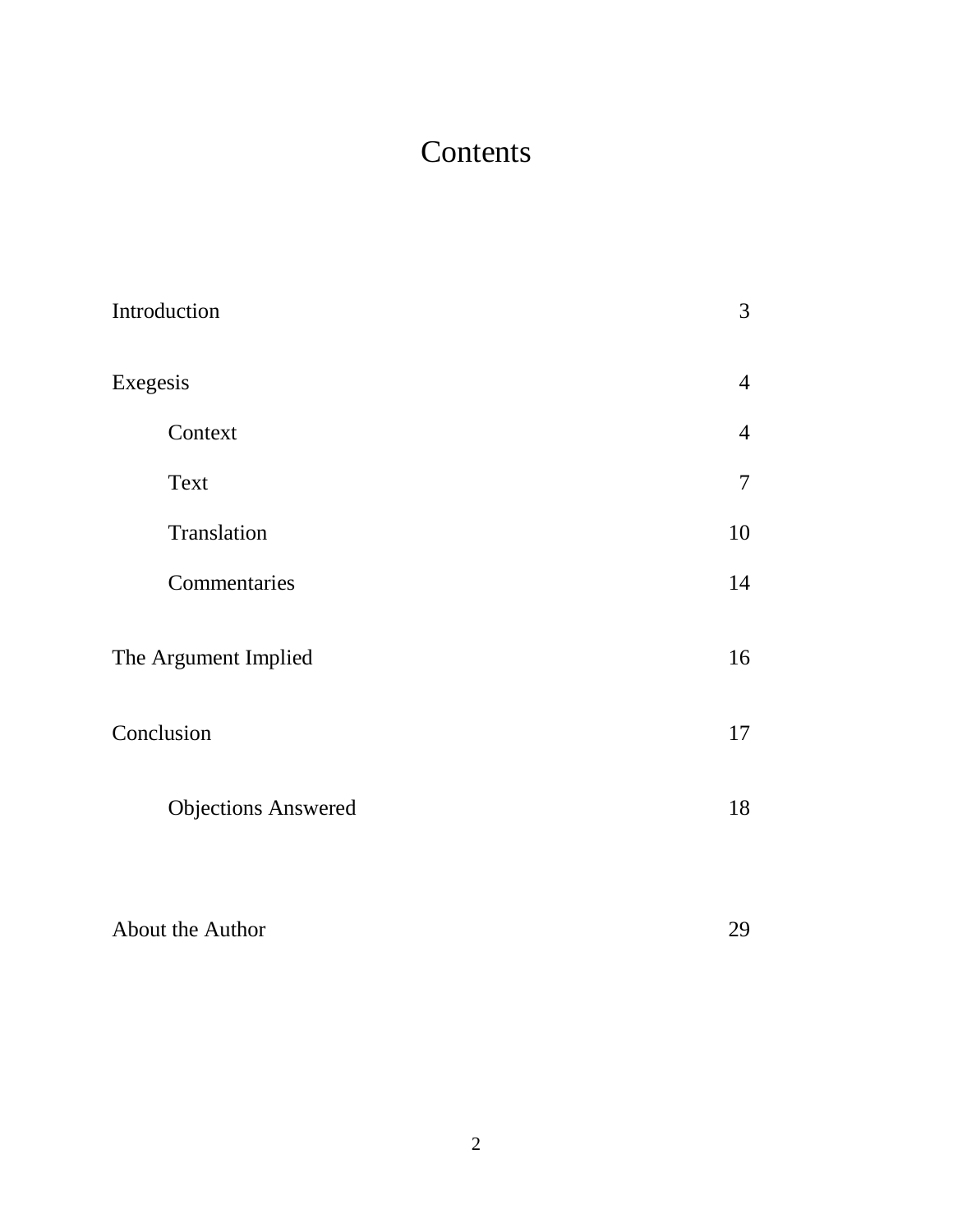## **Introduction**

"The cup of blessing which we bless, is it not the communion of the blood of Christ? The bread which we break, is it not the communion of the body of Christ? For we being many are one bread, and one body: for we are all partakers of that one bread."

1 Cor. 10:16-17, KJV

It is fair to say that no segment of Scripture is more crucial to the Christian's understanding of the Sacrament of the Lord's Supper than the two verses which have just been quoted. The Gospel accounts of Christ's last meal certainly offer the same information, but in those passages the crucial point has to be intuited rather than read at a glance. And no doubt, although Chapter 11 of 1 Corinthians clarifies the penalties for not observing the Supper with due dignity, it does not lay down in specific terms *why* dignity is due. That *why* is answered in 1 Cor. 10:16-17. Specifically, the Sacrament gives Christians joint participation with Christ and the Church through faith in the figure of eating one broken Loaf and imbibing one poured-out Cup together.

In the present article, the reader will see the critical importance, based on what is taught in 1 Cor. 10:16-17, that the Cup of the Supper be literally one. This will require, (1), that the verses be exegeted carefully with consultation from major commentaries; (2), that the argument for the common cup which this exegesis implies be considered; and (3), that the objections to those arguments be recognized as inadequate. Each of these measures will be handled in turn.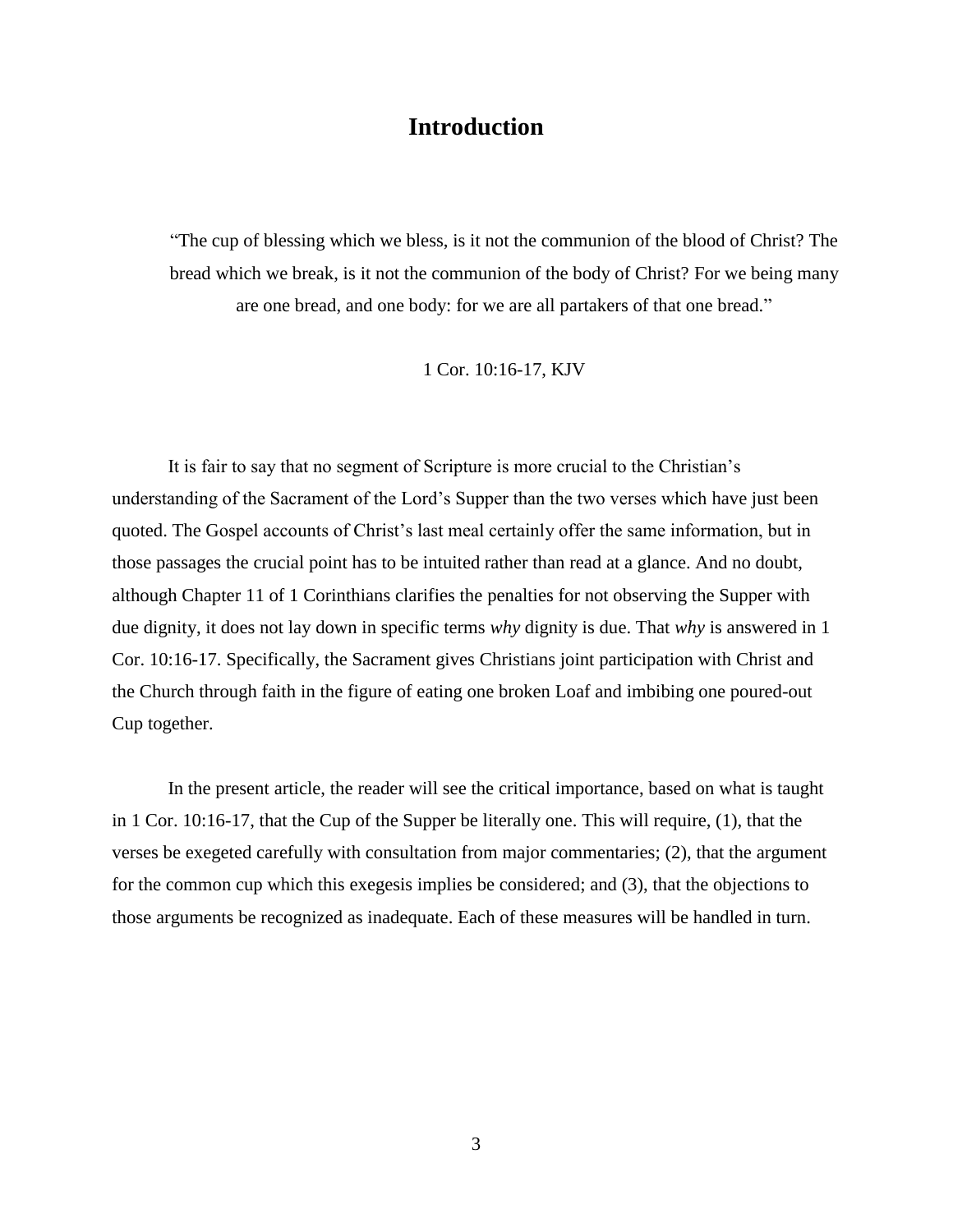## **Exegesis**

There are four main angles from which Christians ought to consider the verses under consideration: (1) Context, (2) Text, (3) Translation, and (4) Commentary. This section will look at each of these in sequence.

### *Context*

The general intention of the text that surrounds 1Cor. 10:16-17 is what is meant by *Context.*

Out of all of Paul's epistles, 1 Corinthians has the most defined structure. It is not a stream of consciousness like Romans, for example, which advances seamlessly from original sin to justification, election, and finally love for one's enemies and one's Christian brethren. Rather, in 1 Corinthians Paul lays out subject headings which are practically in bold font:

- **Unity:** "Now I beseech you, brethren... that there be no divisions among you" (ch. 1:10).
- **Sex:** "Now concerning the things whereof ye wrote unto me, 'It is good for a man not to touch a woman' " (ch.  $7:1$ ).
- **Idolatry:** "And as touching things sacrificed to idols…" (ch.8:1).
- **Church Ordinances:** "Now I praise you, brethren, that ye remember me in all things, and keep the ordinances…" (ch. 11:2)
- **The Resurrection:** "Moreover brethren, I declare unto you the Gospel which I preached unto you…" (ch. 15:1).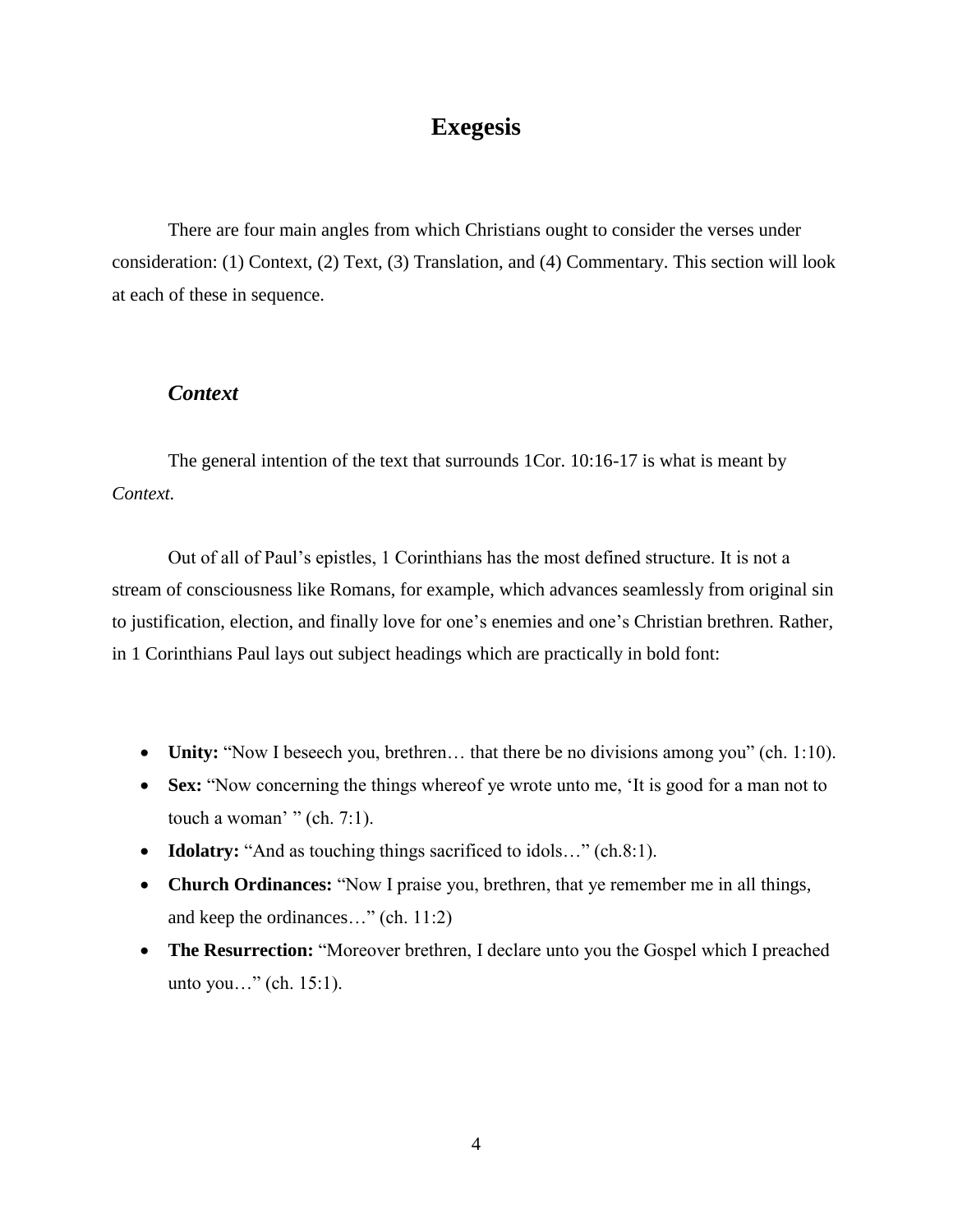Given the apparent level of confusion and immaturity in the church at Corinth, it is not surprising that Paul would "dumb down" his more familiar style of weaving many side issues into a single uninterrupted theme. Yet this "heading style" allows the Bible student to readily identify the larger context for the verses in question. Namely, 1 Cor. 10:16-17 falls near the tail end of the section on Idolatry.

To recap, at the start of the Idolatry section in Chapter 8, Paul began by introducing his audience to the ethics of Christian conscience. Yes, idols are a ridiculous superstition, and yes, eating meats sacrificed to them is morally neutral in and of itself, since it's all God's creation anyway. But it is *wrong* to eat if it would encourage a weak Christian to sin against his conscience.

Continuing in Chapter 9, Paul explains the broader principle: Do everything you can to give the right impressions about the Gospel. Sure, if Paul wanted to tie the knot with a ladyfriend in Ephesus, there was no moral law forbidding it. Sure, if he wanted to just sit pretty on the tithes and donations he raked in from Asia Minor and not do physical labor during his mission work, he could have done that. But he chose *not* to exercise those Christian liberties because they might have hindered the persuasive force of the Gospel message.

At the beginning of Chapter 10, Paul sidetracks into a warning from redemptive history. The Israelites were rescued from the Egyptians and brought into the visible Church, but most of them fell away—many by idolatry. And those Israelites were not offered a salvation different from ours; they ate the same spiritual meat and drank the same spiritual drink. Therefore, what happened to them should serve as a moral example to all Christians: "Wherefore, my dearly beloved, flee from idolatry" (v. 14).

One would be very surprised, then, if what followed did not track the running themes of Idolatry and protecting the conscience of others. And in fact, the theme of conscience is precisely something we find in verses 15-33. For example, observe verses 28-30: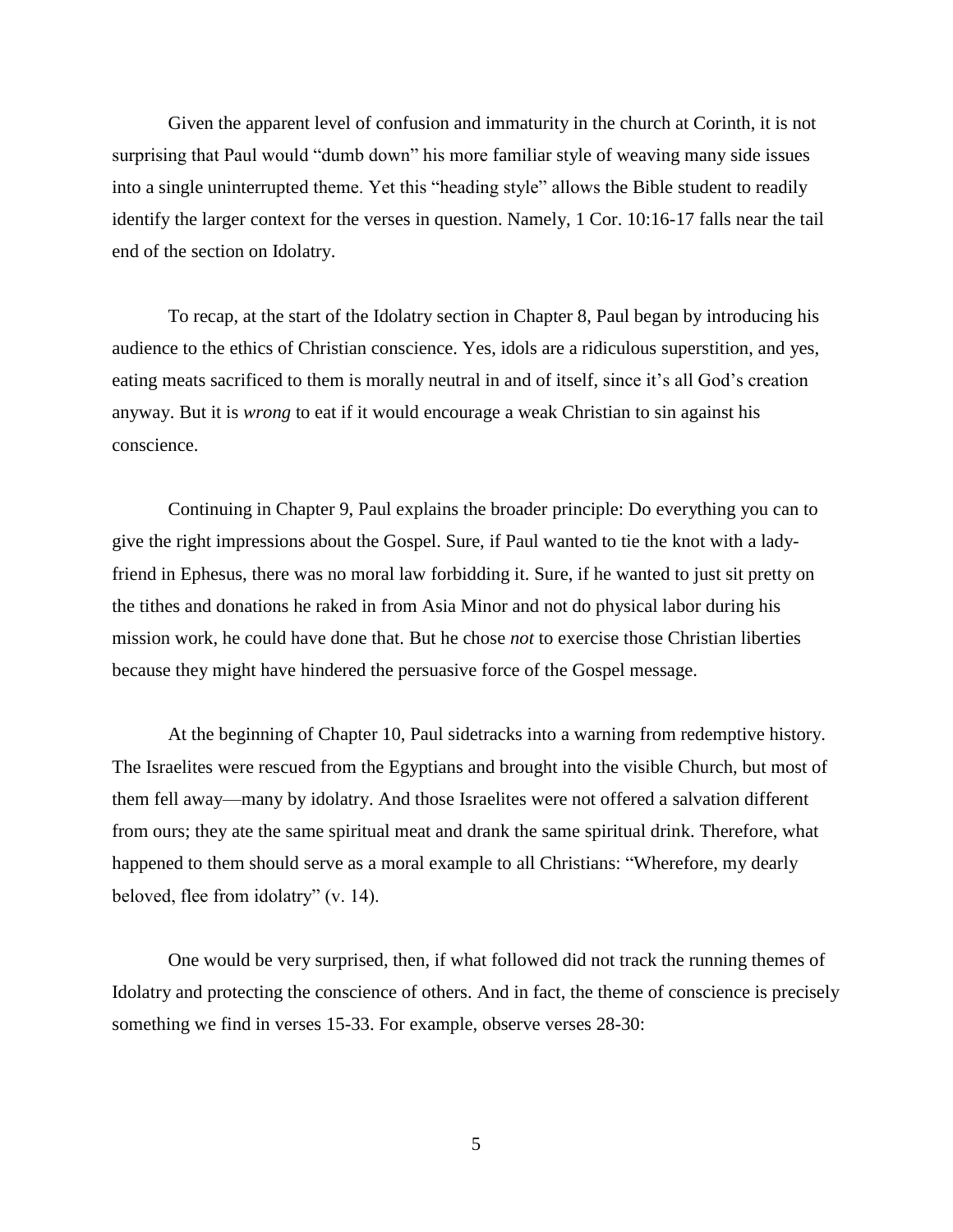"But if any man say unto you, this is offered in sacrifice unto idols, eat not for his sake that shewed it, and for conscience sake: for the earth is the Lord's, and the fullness thereof: conscience, I say, not thine own, but of the other: for why is my liberty judged of another man's conscience? For if I by grace be a partaker, why am I evil spoken of for that for which I give thanks?"

To be more specific, part of the intended meaning of verses 15 through 21 is that partaking of pagan meats effectively announces to the world that we as Christians have fellowship and communion with devils, just as eating of the sacrifices of the Old-Testament Altar announced oneself as a member of Israel's covenant-communion with Jehovah, and just as the Sacrament of the Lord's Supper announces oneself as being in fellowship and covenant-communion with Christ.

However, reading into the context *too* much may lead us to doubt the Calvinist doctrine that the Lord's Supper brings us *into* communion with Christ by faith, may lead us to cast our faith with the Zwinglian and Anabaptist teaching that the Supper is a mere badge of allegiance to Christianity. However, if Paul is read carefully, one will notice that he is quick to head off the assumption that sacrifices to idols are effectual. *Immediately* after using the examples of the Lord's Supper and the Old Testament sacrifices, he asks rhetorically, "What say I then? that the idol is any thing, or that which is offered in sacrifice to idols is any thing?" This is followed by a "but"—"But I say, that the things which the Gentiles sacrifice, they sacrifice to devils, and not to God…" So Paul seems to be indirectly acknowledging that the Lord's Supper *is* effectual and that the Temple sacrifices *were* effectual whereas pagan rituals were not, thus affirming Calvinism and refuting Zwinglianism. While Paul *is* using the Sacrament's function as a badge of allegiance to make his main argument, he does not mean to exclude the Sacrament's function as a sign, seal, and means of grace. And bearing this has on verses 16 and 17 should be obvious; they represent statements that are not just limited to their context, but *absolute* statements about the very nature of the Sacrament. Whatever verses 16 and 17 might be teaching, it is a *universal* doctrine about the meaning of the Supper.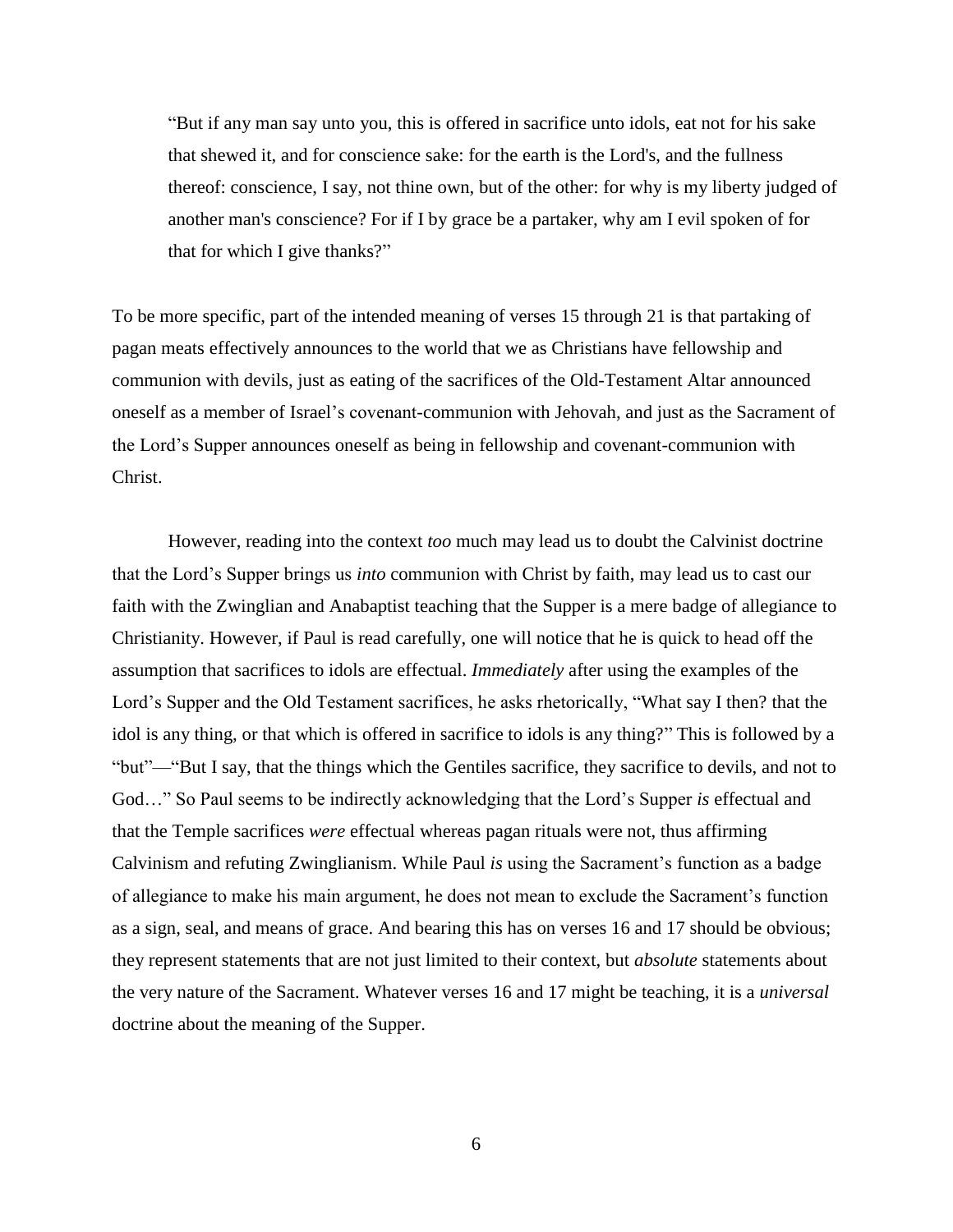It is relevant, therefore, to pursue deeper exegesis from the angle of the *Text* of verses 16 and 17 themselves, to determine what verses 16 and 17 *do* teach.

#### *Text*

By *Text* is meant the actual statements of 1Cor. 10:16-17. These verses have already been quoted at the beginning of this essay, but they will be quoted again here so that the reader does not have to scroll back and forth through the entire document, or between his computer screen and his Bible.

[16] The cup of blessing which we bless, is it not the communion of the blood of Christ? The bread which we break, is it not the communion of the body of Christ? [17] For we being many are one bread, and one body: for we are all partakers of that one bread. (1Cor. 10:16-17, KJV)

The reader will see later, under the heading "*Translation*," that there are problems with how the King James Version translates verse 17, but for now the essay will limit itself to this commonly accepted rendition.

In these verses, there are basically three sentences or propositions:

- 1. The Cup and the Bread are the communion of the body and blood of Christ.
- 2. For we many are one bread and one body.
- 3. For we all partake of that one bread.

Regarding the first proposition, what is meant by the Cup and Bread being "the communion"? Is this not a circular statement within the flow of Paul's argument? What does it add to the point he is making about the witness that our actions give to others, to say that the Cup and Bread *are* Communion?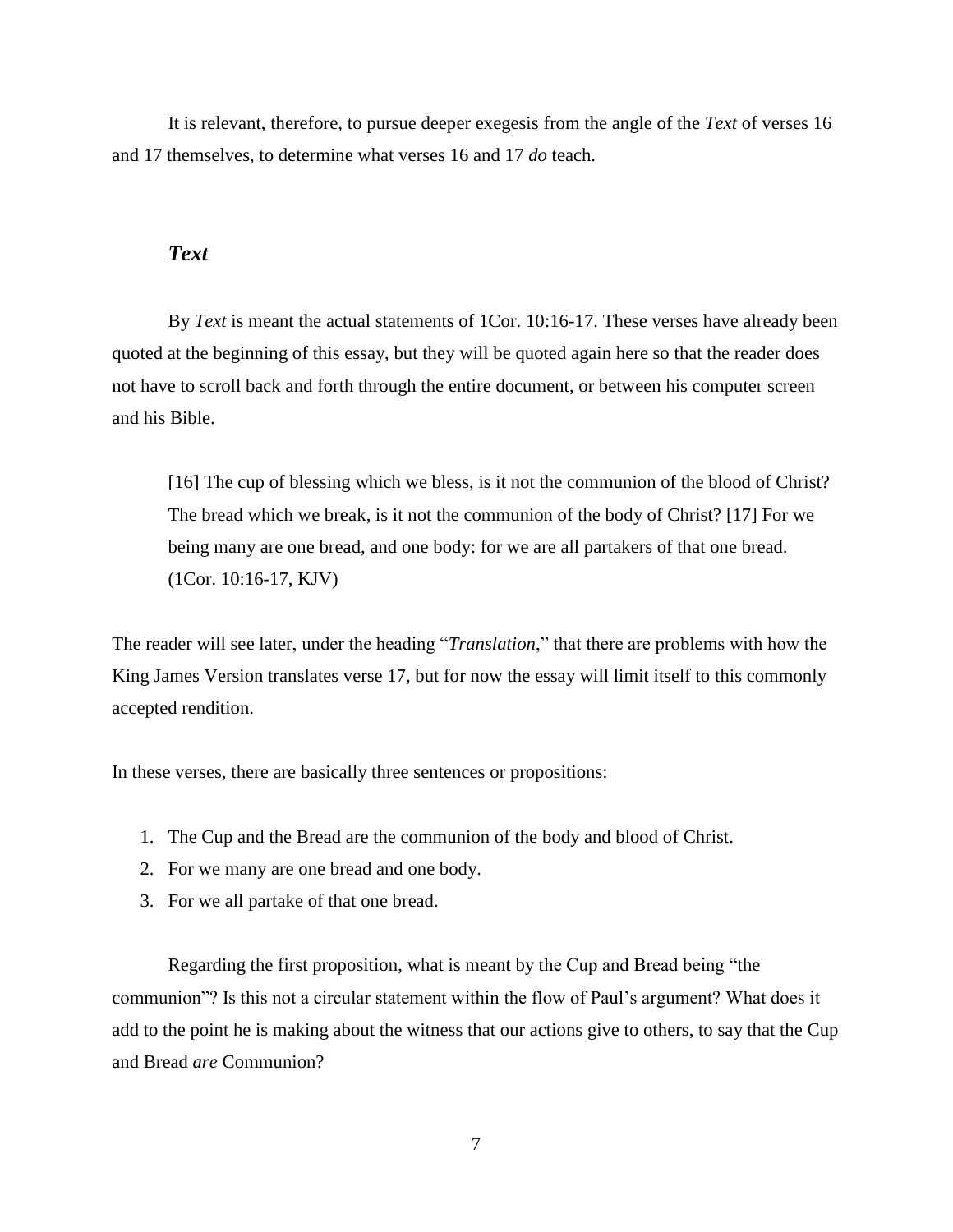Here, one must acknowledge that the word *communion* has come to mean in the English language something more than what the term originally signified. Today, English speakers most often use the term to refer to the Sacrament itself, and do not often talk about people being *in* "communion," *i.e.* fellowship. But the latter meaning has always been a sense of the word, from the time when it first entered the English language in the 14th Century by way of the Old French term *communion* (which meant "community" or "fellowship") to contemporary times when people speak about which Christian "communion" someone belongs to (by which we mean what is that person's denomination, *e.g.* the Anglican "communion"). To make sense of Paul's argument in 1Cor. 10:16 within the context of Chapters 8-10, the reader should understand the term *communion* in this more abstract sense of "fellowship." More precisely, Paul is saying, "The Cup and the Bread are the *joint participation* of the body and blood of Christ."

Now the first of the three propositions mentioned above becomes easier to understand. Paul intends his audience to see that the Sacrament of the Lord's Supper announces Christians as members of the Christian religion, as recipients of the one sacrifice of Christ; just as eating the sacrifices of the Altar announced the Old Testament saints as members of Israel and just as eating idol-meats announces pagans as being in fellowship with demons.

In the second proposition, verse 17, it is clarified *why* or *how* Christians have this joint participation: "For we being many are one bread, and one body…" Christians, being many individual members, are nevertheless one corporation or community—they are *one* bread and *one* body. In itself, this second proposition only carries the sense that joint participation in the same Bread binds Christians together into one. It does not necessarily imply anything about *nature* of the Bread or the Cup, *i.e.* whether the Sacrament must be celebrated with literally one bread and literally one cup.

But what of the third proposition, "…for we are all partakers of that one bread"? In other words, Christians are one bread and one body *because* they all partake of one bread. Does this help the Bible student decide whether there is literally one bread and one cup in the celebration of the Sacrament? Unfortunately, there is still some ambiguity. The verse could either mean (A) that "that one bread" is figurative for the Sacrament, and that Paul is only saying, "We're all one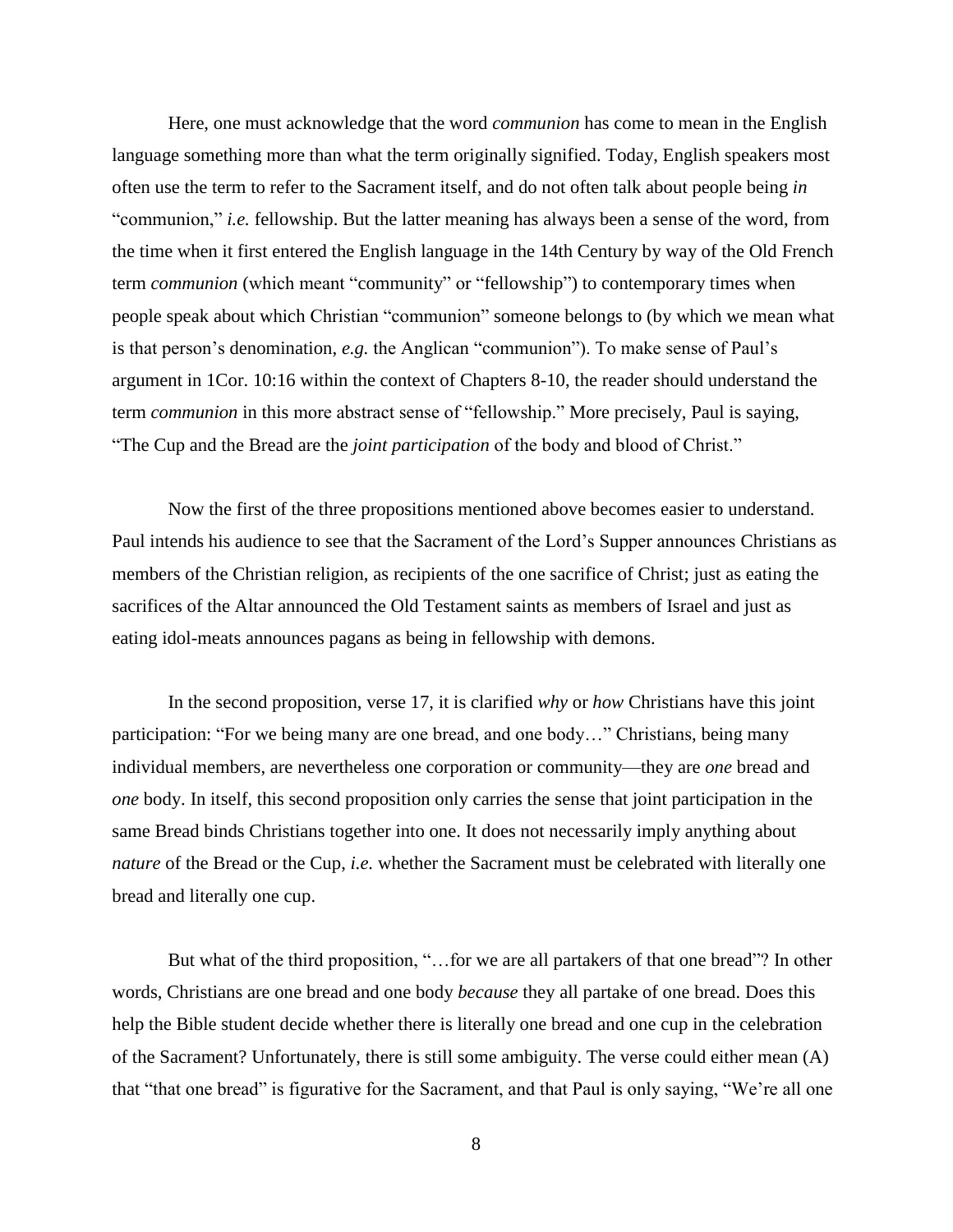community because we partake of the same ritual," or (B) that "that one bread" is literal and so Paul is additionally indicating, "We're all one community, because when you look at the Sacrament, you'll notice that the symbol is that the congregation is all eating one bread."

Given the KJV translation, both interpretations lead to absurdity. If one takes interpretation (A), it is not altogether clear why Paul equates "partaking" of the same bread-ritual with "being" the same bread. The statement that the Church *is* one bread seems completely superfluous to his point, when all he needed to say was that the Church is one body or corporation. However, if one takes interpretation (B), it would seem that Paul is adopting fuzzy language at precisely the point in his argument where he is trying to clear things up. How exactly do Christians *become* one bread by partaking of one bread? What does it even mean to *be* one bread? Neither interpretation has very satisfying answers to the respective questions it raises.

Those questions are relevant to the question of the common cup, because the structure of Paul's rhetoric indicates that whatever one concludes about the meaning of "one bread" should reflect on the Cup of the Sacrament as well. If interpretation (A) is true, then it is implied that Christians all partake of one cup in the sense of belonging to the same ritual, which is not a particularly interesting theological point. But if interpretation (B) is true, then it is implied that Christians all partake of one cup in the sense of literally drinking from a single large cup when they celebrate the Sacrament, and that packs a theological punch, because most contemporary Reformed and Presbyterian churches practice the Sacrament with multiple individual cups.

But at the *textual* level, restricting the exegesis to *one* English translation, there is an impasse. Both interpretations, (A) and (B) are absurd, and the Bible student has no means of deciding between them. Thus, the question arises, is there an alternative way of translating 1Cor. 10:16-17 that would cause one of the interpretations to make more sense than the other? To answer this question, the reader is referred to the issue of "*Translation*."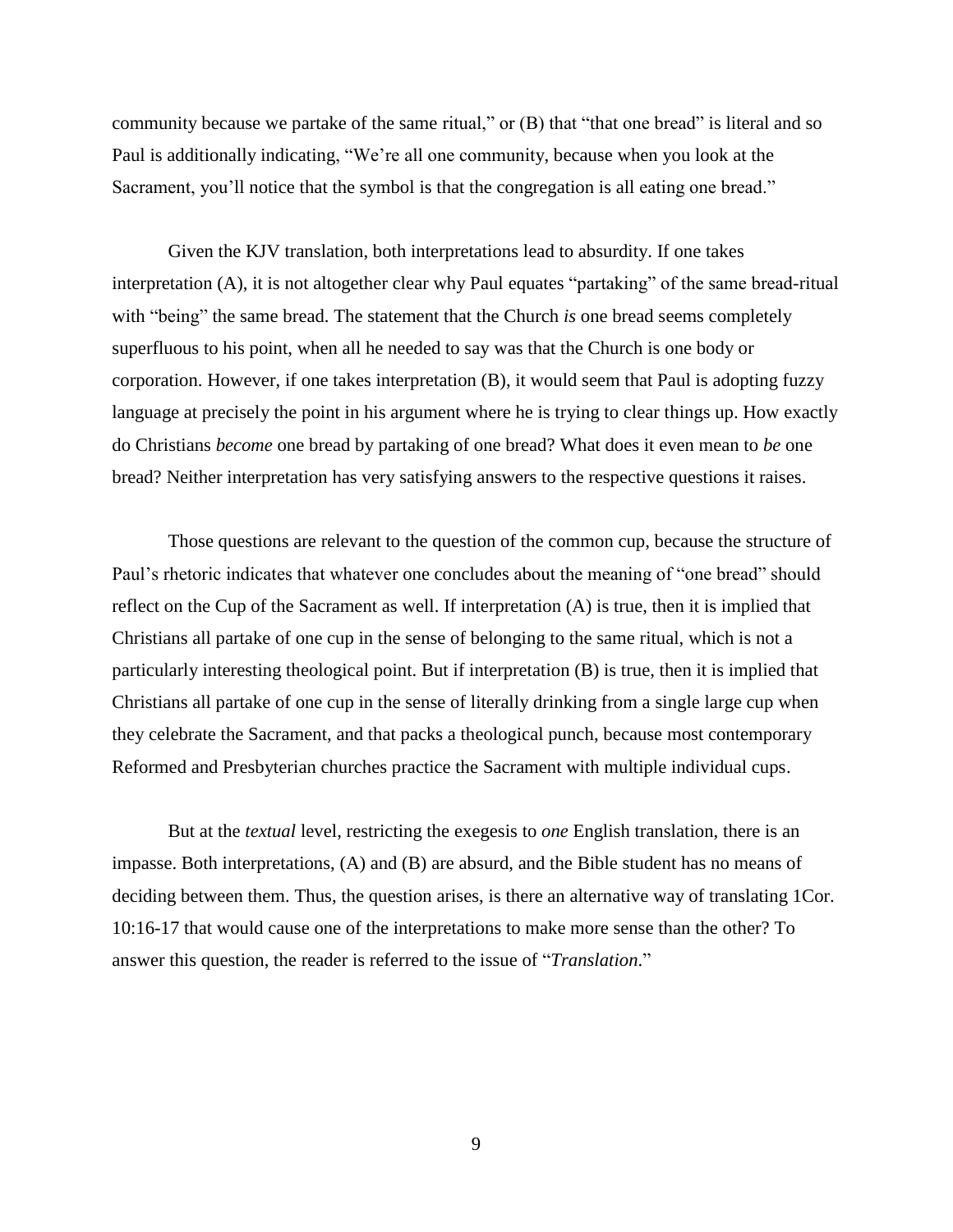### *Translation*

[16] τὸ ποτήριον τῆς εὐλογίας ὃ εὐλογοῦμεν οὐχὶ κοινωνία τοῦ αἵματος τοῦ Χριστοῦ ἐστιν τὸν ἄρτον ὃν κλῶμεν οὐχὶ κοινωνία τοῦ σώματος τοῦ Χριστοῦ ἐστιν [17] ὅτι εἷς ἄρτος ἓν σῶμα οἱ πολλοί ἐσμεν οἱ γὰρ πάντες ἐκ τοῦ ἑνὸς ἄρτου μετέχομεν (1Cor. 10:16- 17, Byzantine Majority Text)

The resolution to the impasse can be found by combing back over the first phrase of verse 17, which in Greek is *ὅτι εἷς ἄρτος*. But before this can be addressed, the reader should be made aware of at least six things.

First, the reader needs to acknowledge that taking *communion* in verse 16 to mean "community" or "fellowship" is a valid interpretation. The Greek term *κοινωνία*, Strong's G2842, is often used in this sense in the New Testament, cf. 1Cor. 1:9, 2Cor. 8:4, Eph. 15:3, Philipp. 2:1; and Thayer's Greek Lexicon actually uses 1Cor. 10:16 as an example of this meaning. Therefore, nothing about the two possible interpretations needs to be revised from this angle.

Second, the reader needs to recognize that the singular noun *ἄρτος* (accusative form: *ἄρτον*), Strong's G740, may be translated as "bread" in the abstract sense of the substance (or even food in general), *or* it can be translated as "loaf," *i.e.* a discrete unit of bread. For an example of the second translation of *ἄρτος*, we might examine Mt. 14:19, in which Jesus takes *the five loaves* (*τοὺς πέντε ἄρτους*); or Mk. 6:37, in which the disciples ask Jesus whether they should go and buy *loaves of two hundred denarii* (*διακοσίων δηναρίων ἄρτους*; although the KJV reads as singular "bread," in the Greek the word is plural). Therefore, it is plausible (and probably more correct, given that Paul says "*one* bread") to revise the KJV translation of 1Cor. 10:16-17 to read:

[16] The cup of blessing which we bless, is it not the communion of the blood of Christ? The *loaf* which we break, is it not the communion of the body of Christ? [17] For we being many are one *loaf*, and one body: for we are all partakers of that one *loaf*.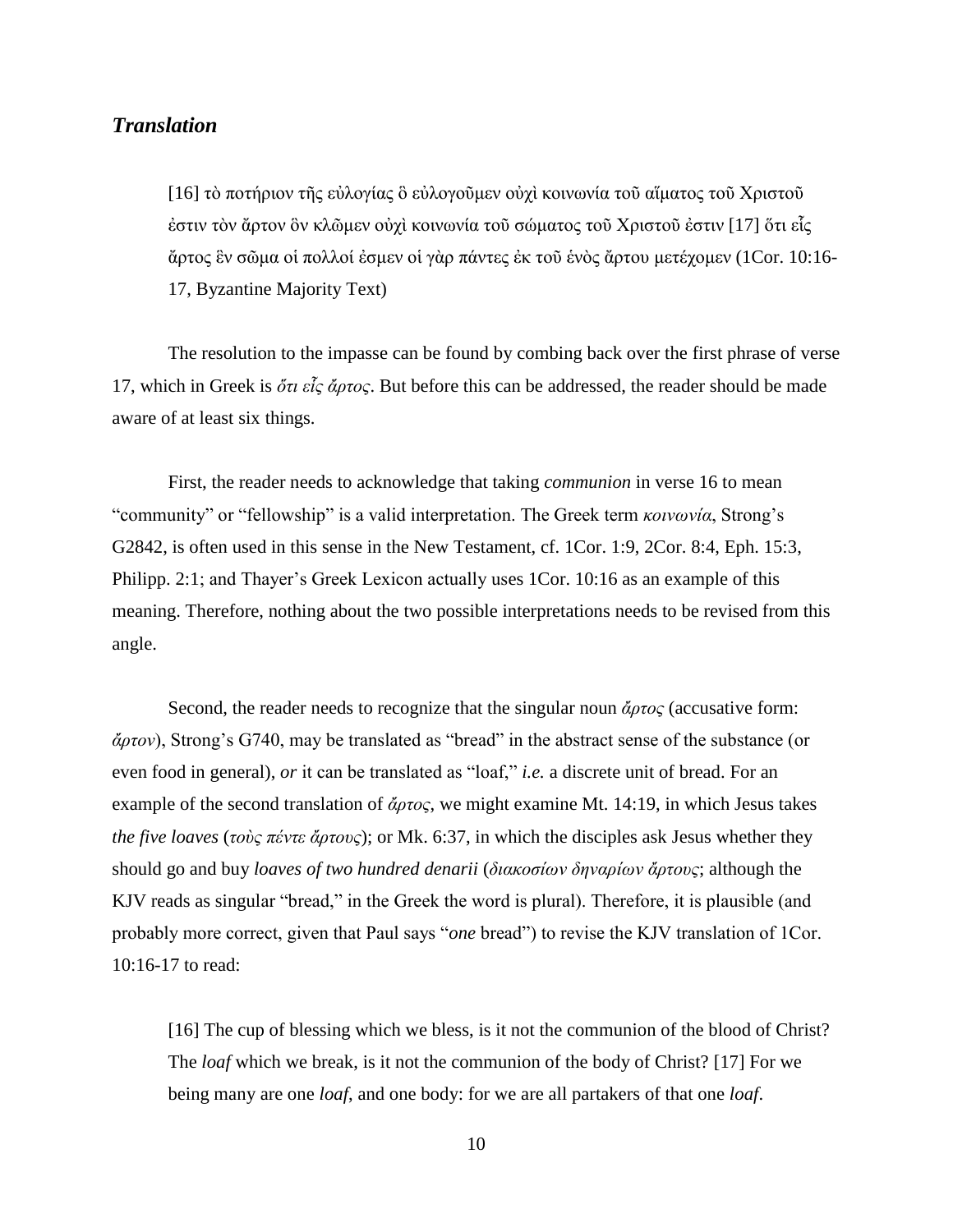Third, in *κοινή* Greek there was originally no punctuation. If the reader were to look at the very oldest manuscripts of the New Testament, he would discover no commas, no periods, no question marks or their equivalents, and no semicolons or their equivalents. In fact, there were not even spaces between the words or accent marks, and the document was written in all caps. The point being, in exegeting Biblical passages, the Bible student cannot necessarily form an argument for a particular interpretation based on whether or not a comma or period appears in a certain place in the King James Version or even in the Textus Receptus, because that punctuation mark (or lack thereof) is not part of the inspired original. And when that principle is combined with the next two observations, it introduces an ambiguity about the proper translation of the first few words of 1Cor. 10:17.

Fourth, the word translated "for" at the beginning of verse 17 (*ὅτι*, Strong's G3754) is not the same word that appears in the second half of the verse (*γὰρ*, Strong's G1063). The term *γὰρ* always functions as a conjunction that means "for." But *ὅτι*, on the other hand, is a conjunction that can connect a verb to a subordinate noun clause (*e.g.*, Mt. 2:16, "Then Herod, when he saw *that* he was mocked of the wise men…") or which can mean "because" (*e.g.*, Mt. 20:15, "Is thine eye evil, *because* I am good?"). This would appear to point away from a translation that would make it appear as though the second half of verse 17 is just a reiteration of the first half. For if Paul wanted to emphasize that he was really just stressing the same point from a different angle, it is more likely that he would have used the *same* word.

Fifth, in *κοινή* Greek there are many instances in which the verb of a sentence or clause is just assumed. At the most basic level, the verb "to be" (*ἐστί*, Strong's G2076) is often just left out of simple declarative sentences; so that, "This is a loaf," in Greek would read literally as, "This a loaf." Concrete example: in the English KJV translation of Rev. 18:8 the voice from heaven declares that Babylon will be judged horribly, "for strong *is* the Lord God who judgeth her." But in *κοινή*, it reads literally, "Because strong lord the god which judges him" (*ὅτι ἰσχυρὸς κύριος ὁ θεὸς ὁ κρίνων αὐτήν).* And that brings with it some ambiguity as to where the understood "is" properly belongs. The 1599 Geneva Bible interprets the same verse so that "Lord" is part of the predicate: "for that God which condemneth her, *is* a strong Lord."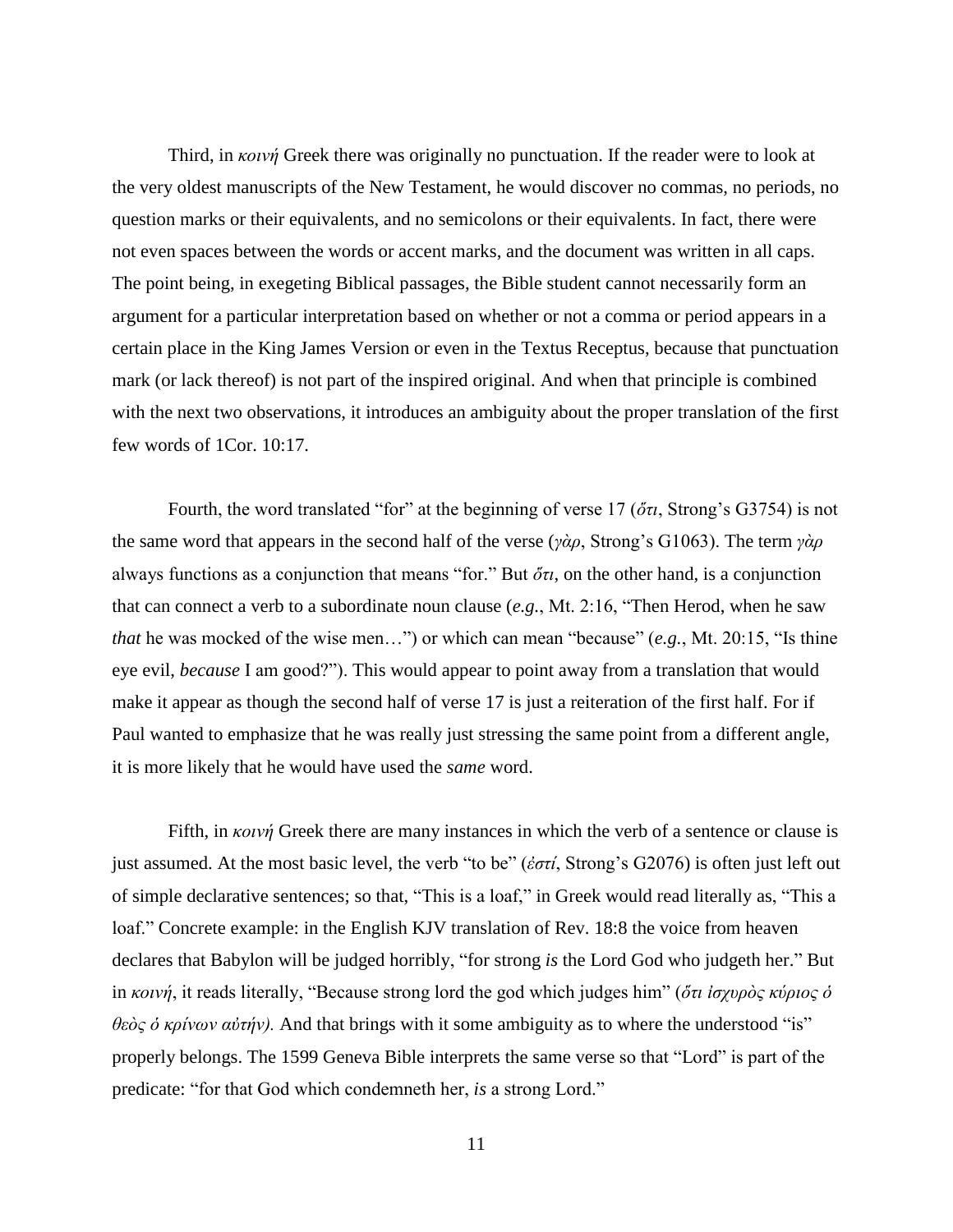At a more advanced level, the tendency for verbs to be left out means the conjunction *ὅτι* can be combined with nothing more than a simple prepositional phrase, *e.g.* Rom. 14:23, which literally reads, "The however doubter if he-eats is-damned because not of-faith" (*ὁ δὲ διακρινόμενος ἐὰν φάγῃ κατακέκριται ὅτι οὐκ ἐκ πίστεως*), by which Paul means that the doubter is not *eating* out of faith. Sometimes *ὅτι* even precedes entire *clauses* being left out, *e.g.* 2Thess. 2:3, "Let no man deceive you by any means: for *that day shall not come*, except there come a falling away first, and that man of sin be revealed, the son of perdition" (KJV). Literally, that entire verse reads like this in Greek: "No person let-deceive you-all according-to no manner because if not comes the apostasy first and uncovers the man of-the sin, the son of-the destruction" (*μή τις ὑμᾶς ἐξαπατήσῃ κατὰ μηδένα τρόπον ὅτι ἐὰν μὴ ἔλθῃ ἡ ἀποστασία πρῶτον καὶ ἀποκαλυφθῇ ὁ ἄνθρωπος τῆς ἁμαρτίας, ὁ υἱὸς τῆς ἀπωλείας*).

Now, if the reader would combine all this information, particularly the last three points that have been made, what must he make of verse 17?

"ὅτι εἷς ἄρτος ἓν σῶμα οἱ πολλοί ἐσμεν"

Even *with* spaces between the words, that is the equivalent of saying,

"because one loaf one body the many we-are"

So does one interpret "one body" as an appositive, like this?

"Because we many are one loaf, [*i.e.*] one body."

Or does one interpret "because one loaf" as a subordinate clause, like this?

"Because [it is] one loaf, we many are one body."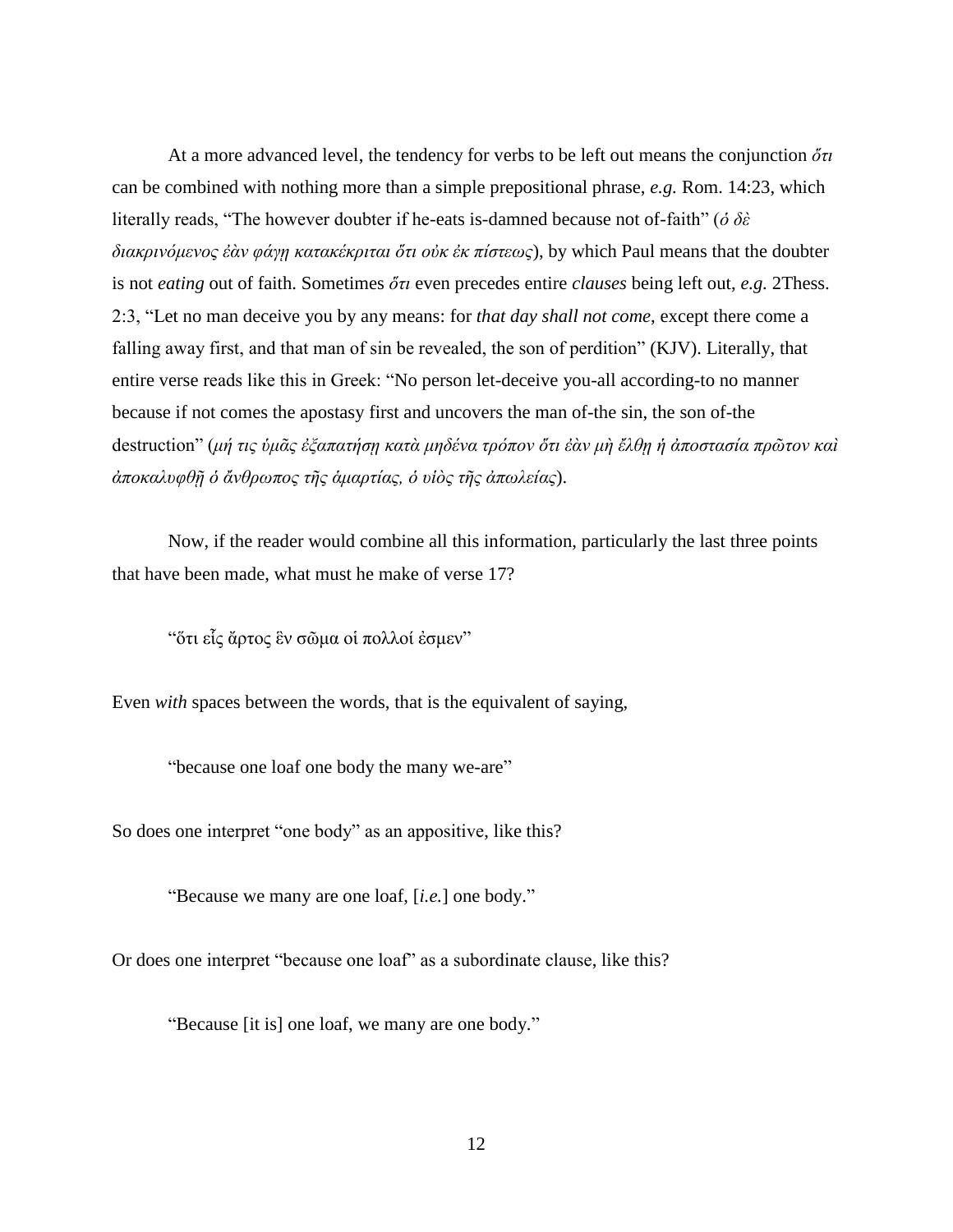This is not mere speculation. It is a widely recognized alternative translation that appears in the 1545 *Lutherbibel* in German, the 1602 Reina-Valera *Biblia* in Spanish, the 1637 *Statenvertaling* in Dutch, the 1707 Martin *Bible* in French (which even goes so far as to add the terms "*only* one bread" and "*same* bread" to make sure no one mistook this alternative), and the 2011 English Standard Version and 1995 New American Standard Bible in contemporary English.

But what does that alternative mean? How does it change one's understanding? Arguably, it places the verse squarely in favor of the interpretation labeled (B)—the idea that although Paul *is* saying that the Sacrament announces who our God is, he is *also* stating something about the nature of the Sacrament itself, namely that it uses one Loaf and one Cup.

If one were to take interpretation (A) and argue that "one bread" should be understood in the abstract sense of communicants all partaking of the same ritual, then verse 17 seems like a somewhat redundant tangent. After all, verse 16 has already made the point that the Sacrament places Christians in the community of Christ's sacrifice. Of what additional help is it to say that there is one bread, *i.e.* one ritual, so that Christians together are one body? No help. It would be beating a dead horse. Really, it *confuses* things, because under this scheme Paul mentions *body* twice in two sentences but has no intention of linking the two *body*s together.

But if one were to take interpretation (B), then the logic of verses 16 and 17 is simple and straightforward: "The Cup and the Loaf are a joint participation in the body and blood of Christ. Since there is one Loaf *in* the ritual, we who are many are one body, for we all partake of the one *same* Loaf." Here, there is a minimum of fuzziness. Each communicant, by taking part of the same Loaf, signifies that he is participating in the same sacrificed body of Christ as all others in the congregation. So then, by implication, each communicant, by drinking from the same cup of wine, signifies that he is participating in the same sacrificed blood of Christ as all others.

This alternative translation of Luther, Reina-Valera, *Statenvertaling*, Martin, the ESV, and the NASB makes clear what the KJV leaves muddy: Interpretation (B) is the more probable sense of 1Cor. 10:17. Paul *is* teaching something about the nature of the Sacrament, namely that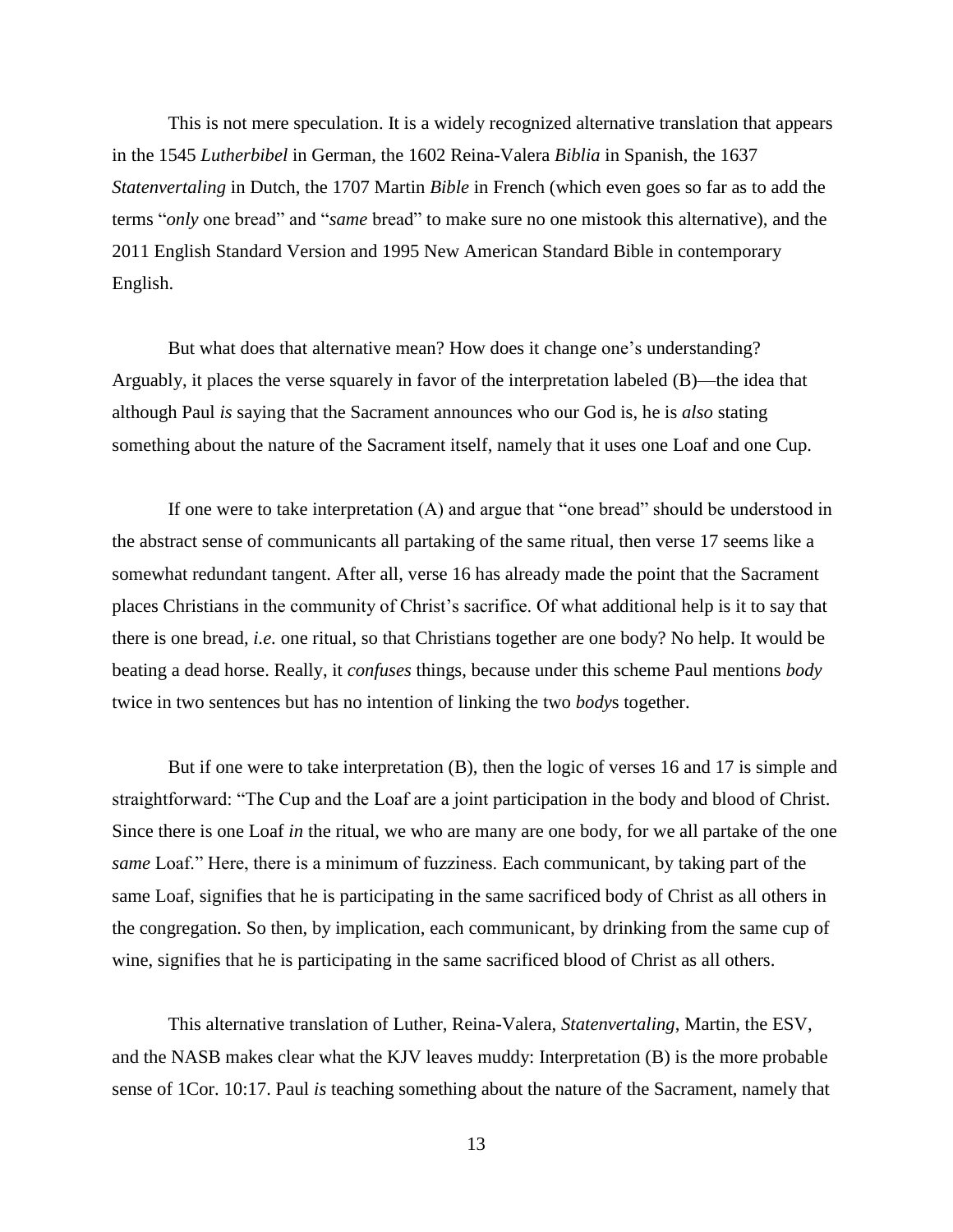it has one Loaf and one Cup, which have significant meaning in terms of the Supper's function as both sign and seal.

#### *Commentaries*

Now a doubt arises. Undeniably, a *plethora* of translators ranging from today back to the very Reformation affirm the alternative translation of 1Cor. 10:16-17. But can it be said that a comparable number of prestigious scholars have concluded in favor of interpretation (B)?

The answer is unequivocally yes. Although the writers of the Geneva Bible (1560), Matthew Poole (1624-1679), Matthew Henry (1662-1716), John Gill (1697-1771), and Jamieson Fausset and Brown (1871) never explicitly come out in favor of the common cup in their respective commentaries on 1Cor. 10:16-17, all of them *do* explicitly come out in favor of a common loaf, which logically leads to the common cup.

Of all the major commentaries, however, John Calvin's (1509-1564) is the most illustrative. The 1573 English translation of Calvin's *Commentarii in priorem epistolam Pauli ad Corinthos* ("Commentaries on the first epistle of Paul to the Corinthians") reads as follows for 1Cor.10:16,

*The bread which we break.* From this it appears, that it was the custom of the ancient Church to break one loaf, and distribute to every one his own morsel, in order that there might be presented more clearly to the view of all believers their union to the one body of Christ. And that this custom was long kept up appears from the testimony of those who flourished in the three centuries that succeeded the age of the Apostles.

And regarding verse 17, Calvin states,

In this second part of the statement, he [Paul] makes mention only of the one part of the Sacrament, and it is the manner of Scripture to describe by Synecdoche the entire Supper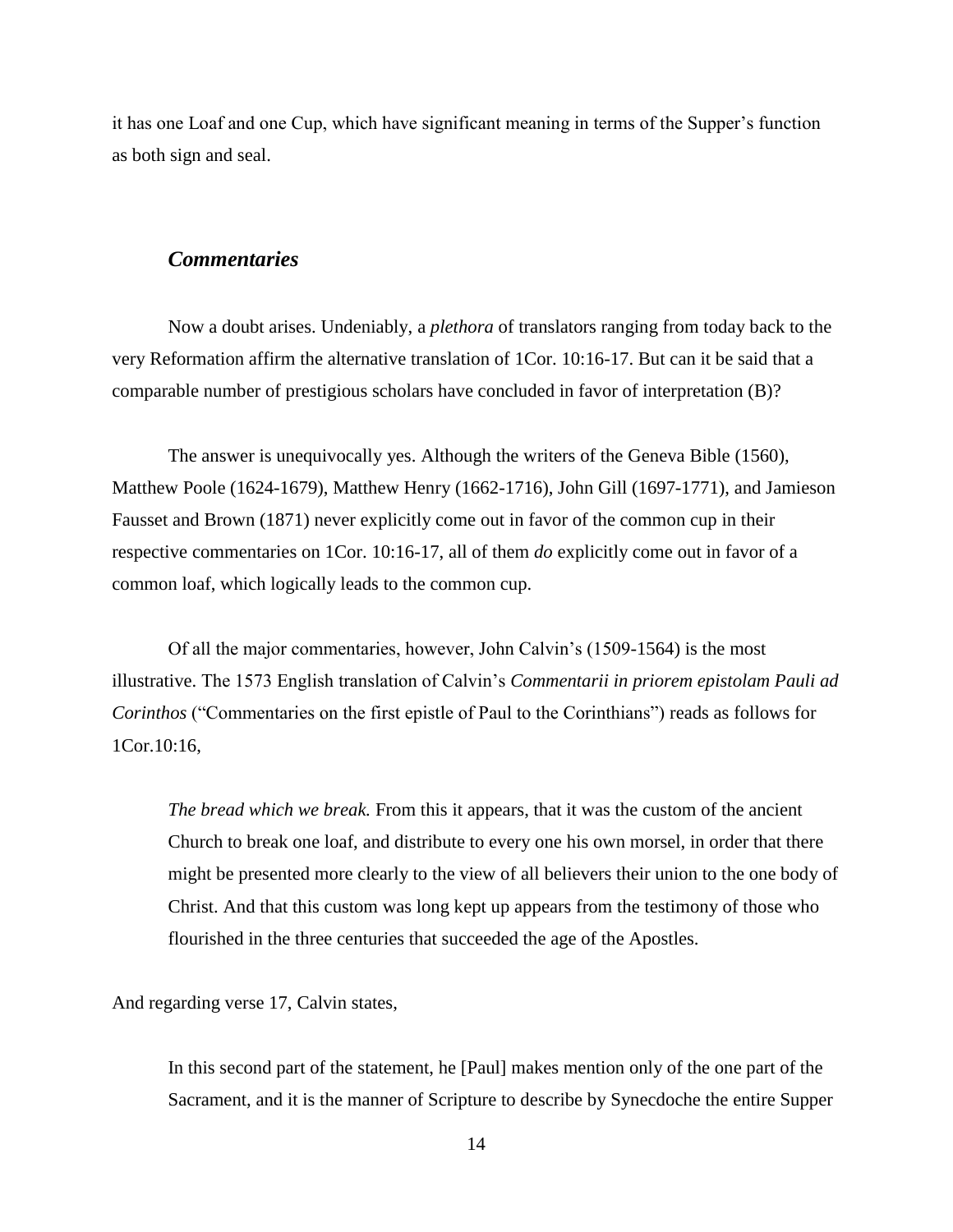by *the breaking of bread.* [NOTE: A synecdoche is a part of speech in which one refers to the whole of a thing by one of its parts.] It is necessary to warn my readers, in passing, as to this, lest any less experienced person should be put off his guard by the foolish cavil that is brought forward by certain sycophants — as if Paul, by mentioning merely the bread, had it in view to deprive the people of the one half of the Sacrament.

Although, as with the other commentaries, one finds no explicit statement from Calvin that there is to be one Cup, one does find two propositions that logically combine to give that conclusion: (1) The verses are teaching that there should be one Loaf in the Sacrament. (2) Although the Scripture only speaks to the Loaf, it is very often the case that the Scriptures refer to the whole Sacrament by the part of the Loaf. Hence, Calvin understood 1Cor. 10:16-17 in a way that can leave no doubt of the necessity of the common cup.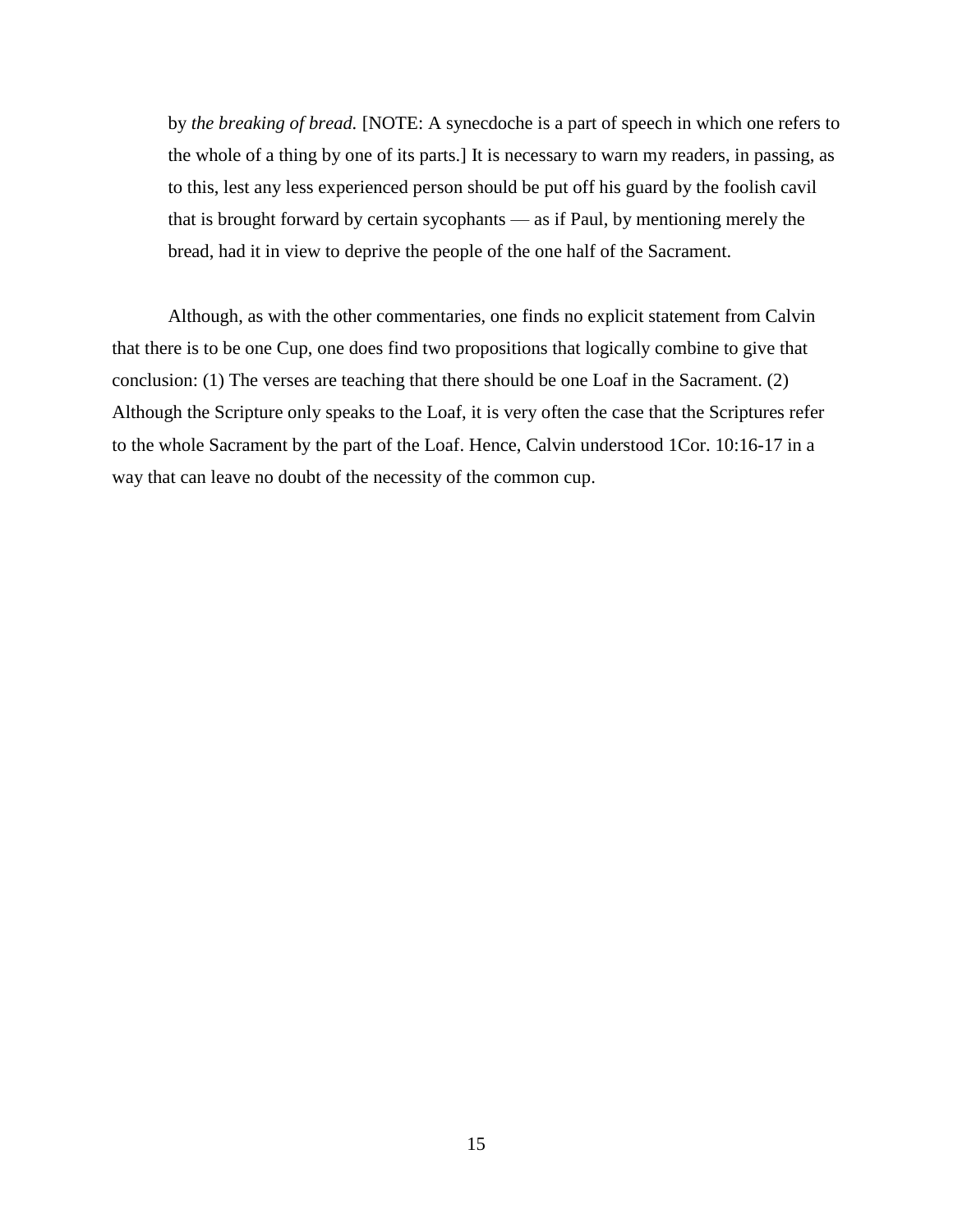#### **The Argument Implied**

By now, the passage 1Cor. 10:16-17 has been considered from four angles: (1) Context, (2) Text, (3) Translation, and (4) Commentary. The reader saw from the discussion of "*Context*" that verses 16 and 17 occur within the flow of Paul's discussion of the witness Christians give by their actions. The reader saw under "*Text*" that, as far as the King James translation goes, it was difficult to resolve the question whether Paul meant verses 16 and 17 to say that the Lord's Supper only expresses Christians' external public allegiance to Christ, or whether he was also saying that the Supper by the symbolism intended by God gives Christians real spiritual communion. In "*Translation*" the reader saw that the *Lutherbibel*, the Reina-Valera, the *Statenvertaling*, the Martin, the ESV, and the NASB all offer an alternative reading that sheds more clarity upon the passage. And when this essay considered "*Commentaries*," the reader saw that all the most renowned Reformed and Presbyterian commentaries support the alternative translation and what it implies: namely, that the Lord's Supper was intended by God to have a single shared Cup to symbolize the sharing communicants have in the single offered Christ.

The argument implied by what has just been summarized is relatively short. It is this: Given the regulative principle of worship and church-government described in the Belgic Confession Article XXXII and the Westminster Confession Chapter I Section vi—namely the obligation on the part of the Church to depart from any human inventions in worship, to prescribe no more and no less than what is commanded in Scripture, whether explicitly or by good and necessary logical consequence—given this principle, Reformed and Presbyterian churches act contrary to 1 Cor. 10:16-17 when they administer the sacrament of the Lord's Supper with multiple individual cups. Said churches are in need of reforming their practice according to the Word of God.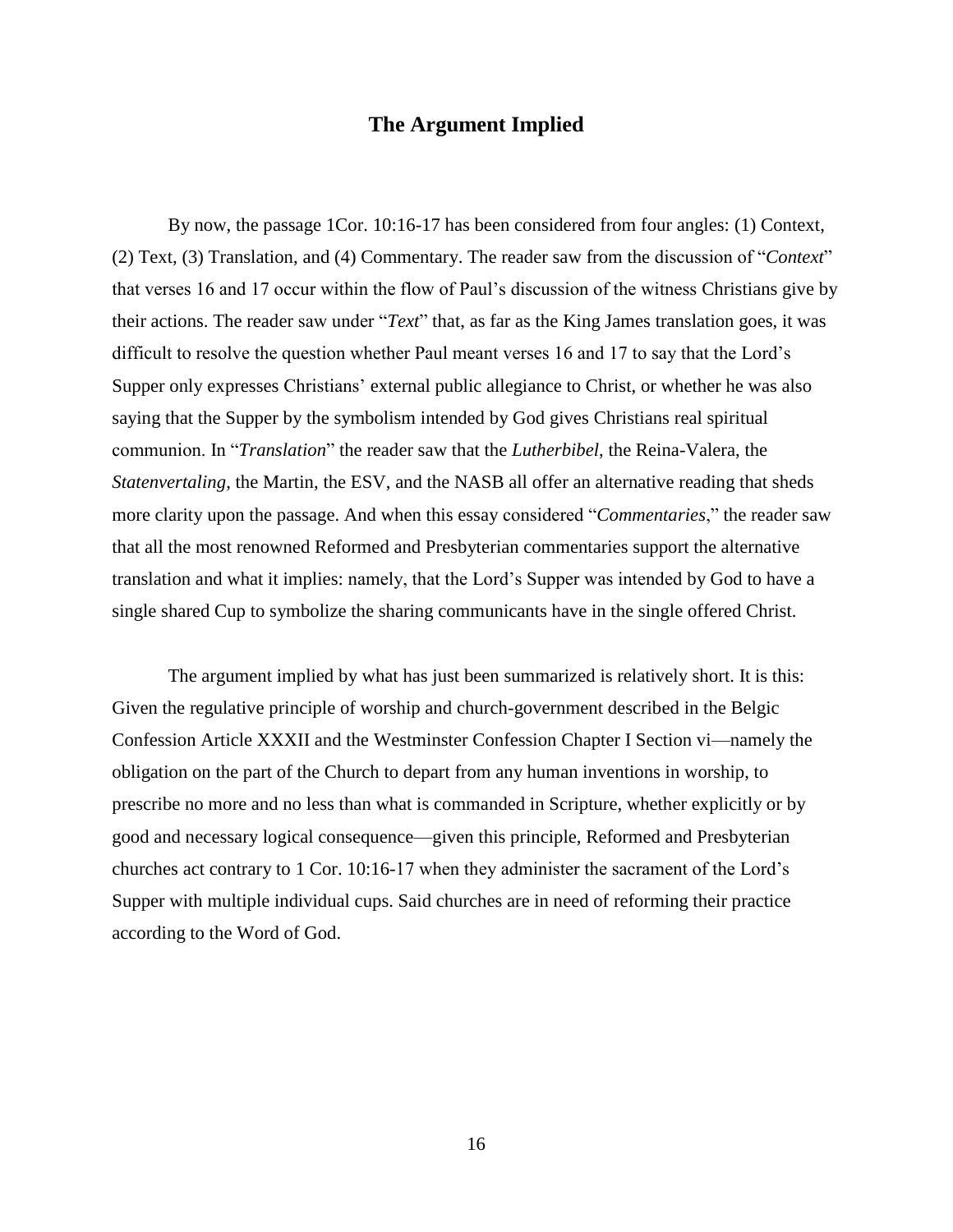## **Conclusion**

In this essay, (1), the verses 1 Cor. 10:16-17 have been carefully exegeted on multiple levels, with consultation from major commentaries; (2), the argument for the common cup that our exegesis implies has been considered; and (3), the reader has seen why the most typical objections to the common cup are inadequate. According to what is taught in 1 Cor. 10:16-17, the Cup of the Lord's Supper should be literally one.

The unity of the Cup is of such great importance because the Sacrament of the Lord's Supper literally joins the communicants to Christ and the Church in the figure of eating one broken Loaf together and imbibing one poured-out Cup together. If the Cup presented to a grouping of Christian believers is not literally one, then it does not visually represent to said communicants their unity to each other in the sacrificed blood of Christ. Although celebrating the Supper with multiple individual cups does not render the Sacrament wholly inefficacious, it greatly mars the biblically prescribed symbolism of the Sacrament; and in light of the judgment threatened in 1Cor. 11 upon those who mar the spirit of the Supper, contemporary conservative Presbyterians and Reformed should pay close attention to reforming their practice. And thus it is my prayer, and the prayer of all those who believe in the common cup, that God would give our churches the grace to see this need for change. Amen.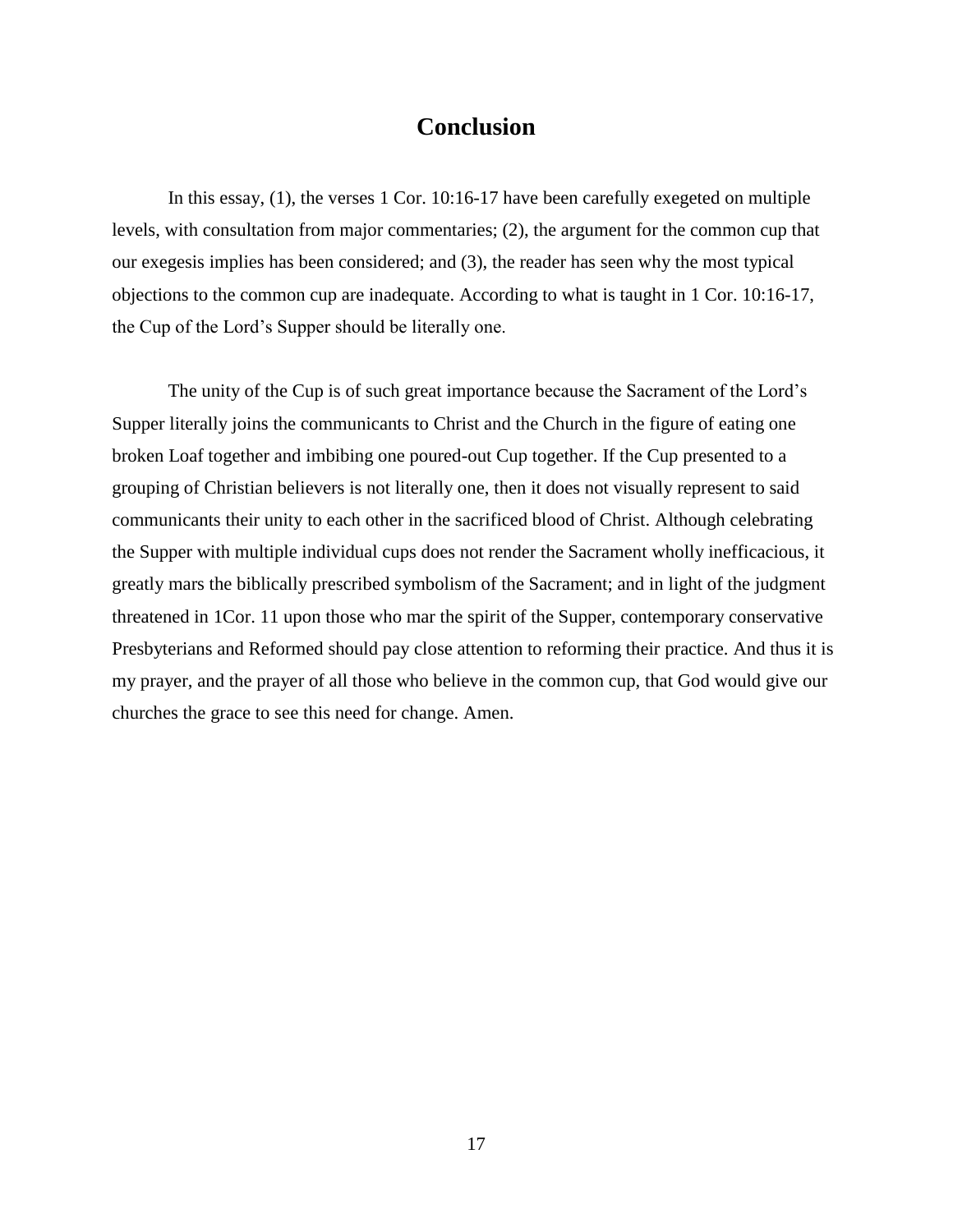## **Objections Answered**

*Obj.* "Come on! The key verse you're talking about (1Cor. 10:17) doesn't even mention the Cup! Sure, the unity of the Bread in the form of one Loaf is there; and sure, I'm a good infant baptist and am all for good and necessary consequence, but you're just inserting what you want to read! Calvin is the only commentator who's even come close to saying that the Cup is also in view."

*Ans.* The Cup is mentioned in both verse 16 and verse 21. There really is no denying that it is also in view.

*Obj.* "But isn't this being nitpicky, even Pharisaical? I mean, after all, you had to do tons of exegetical analysis just to get to that conclusion! Shouldn't we be more concerned about the *big* problems facing the Reformed and Presbyterian churches today, like Federal Vision and Neo-Calvinism? Isn't it the heart of the believer that really matters, not the outward ritual?"

*Ans.* One of the Westminster divines, *i.e.* Jeremiah Burroughs, admonishes us in his tract *Gospel-worship* (Sermon I, Obs. ii, pg. 11),

"Such things as seem to be very small and little to us, yet God stands much upon them in the matter of Worship. For there is nothing wherein the Prerogative of God doth more appear than in Worship... Now God stands much upon little things, though men would think it a little matter whether this fire, or that fire, and will not this burn as well as that? But God stands upon it: And so for the Ark, when Uzza did but touch the Ark, when it was ready to fall, we would think it no great matter, but one touch of the Ark cost him his life. There is not any one minnim [small thing] in the Worship of God, but God stands mightily upon it: In the matter of the Sabbath, that's His Worship, for a poor man to gather a few sticks, what great matter is it? But God stands upon it. And so when the men of Beth-Shemesh did but look into the Ark, it cost the lives of fifty thousand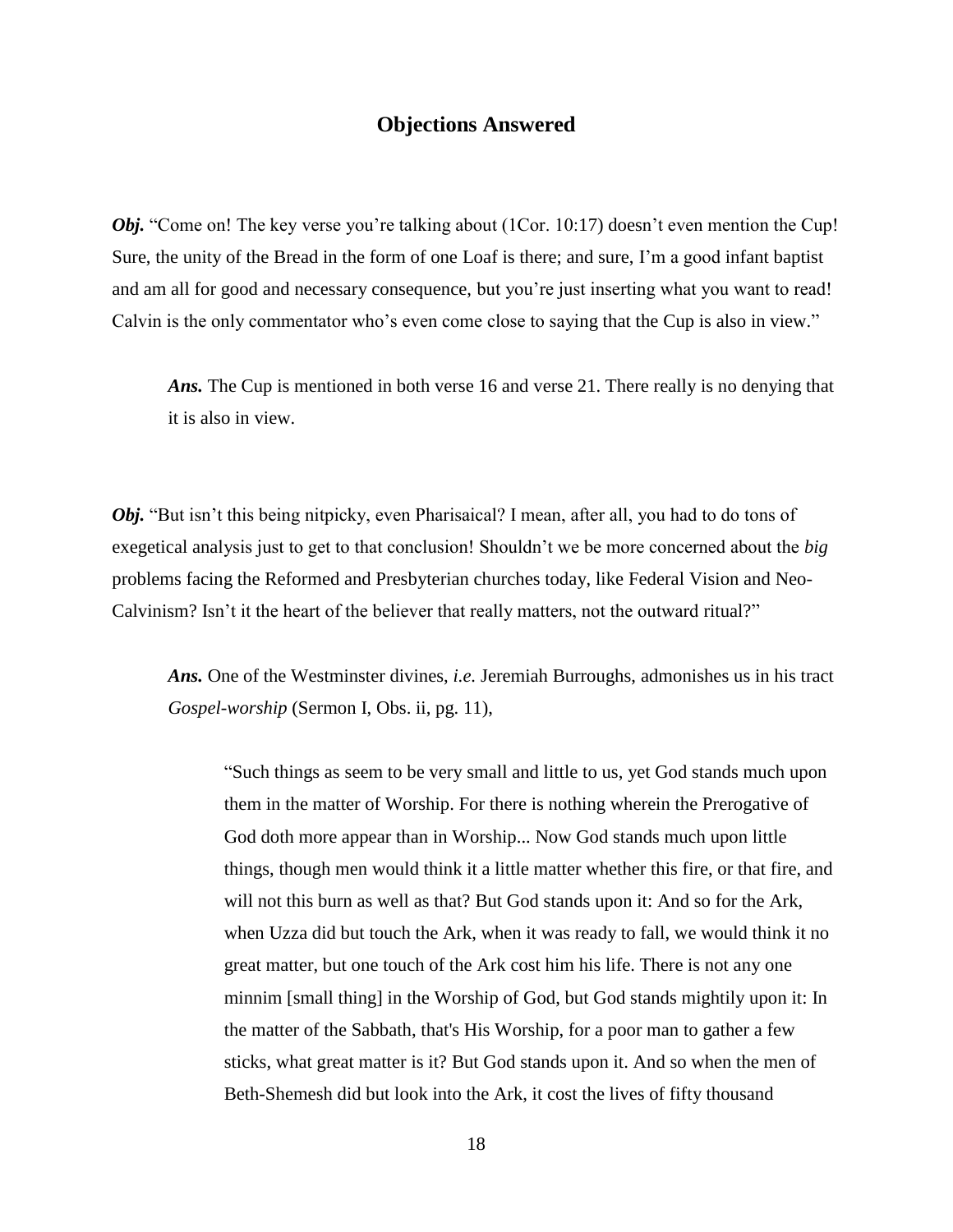threescore and ten men. If it be a matter of a holy thing that concerns his worship, he would not have it abused in any thing. Let us learn to make conscience of little things in the Worship of God, and not to think, O how nice [nitpicky] such are, and how precise and nice in such small things! Thou doest not understand the nature of Divine worship if so be thou art not nice about it; God is nice and stands upon little things in the matter of his Worship."

No one is saying that the common cup is the most pressing issue of our day, or that the Sacrament is rendered entirely false and inefficacious if it does not feature a common cup, or that everybody who fails to practice the common cup does so out of willful disobedience to the command of God.

What we are saying is that it is a command of God, and no matter how little it may seem to us, it is worth taking a stand for because it is the command of our Lord. And it is the pattern of history that when theological particulars are entirely forgotten in the commotion of facing "bigger" conflicts, it is very hard to bring them back. We seek only to preserve the historic, scriptural practice of the early Reformed and Presbyterian traditions.

*Obj.* "You seem incapable of understanding that 'Cup' is just a figure of speech that refers not to the vessel itself, but to the Wine in the vessel. The Cup itself doesn't matter."

*Ans.* Is it *possible* "the Cup" in verses 16 and 21 is a figure of speech? Sure. It could be thought of either as a *metonym* [MEH-tuh-nimm] or as a *synecdoche* [sin-NECK-duhkey].

In a *metonym*, a thing or concept is called, not by its own name, but by something associated with that thing or concept. For instance, when I say, "*Westminster* expressed that we should use a common cup," I do not mean the literal district of Westminster in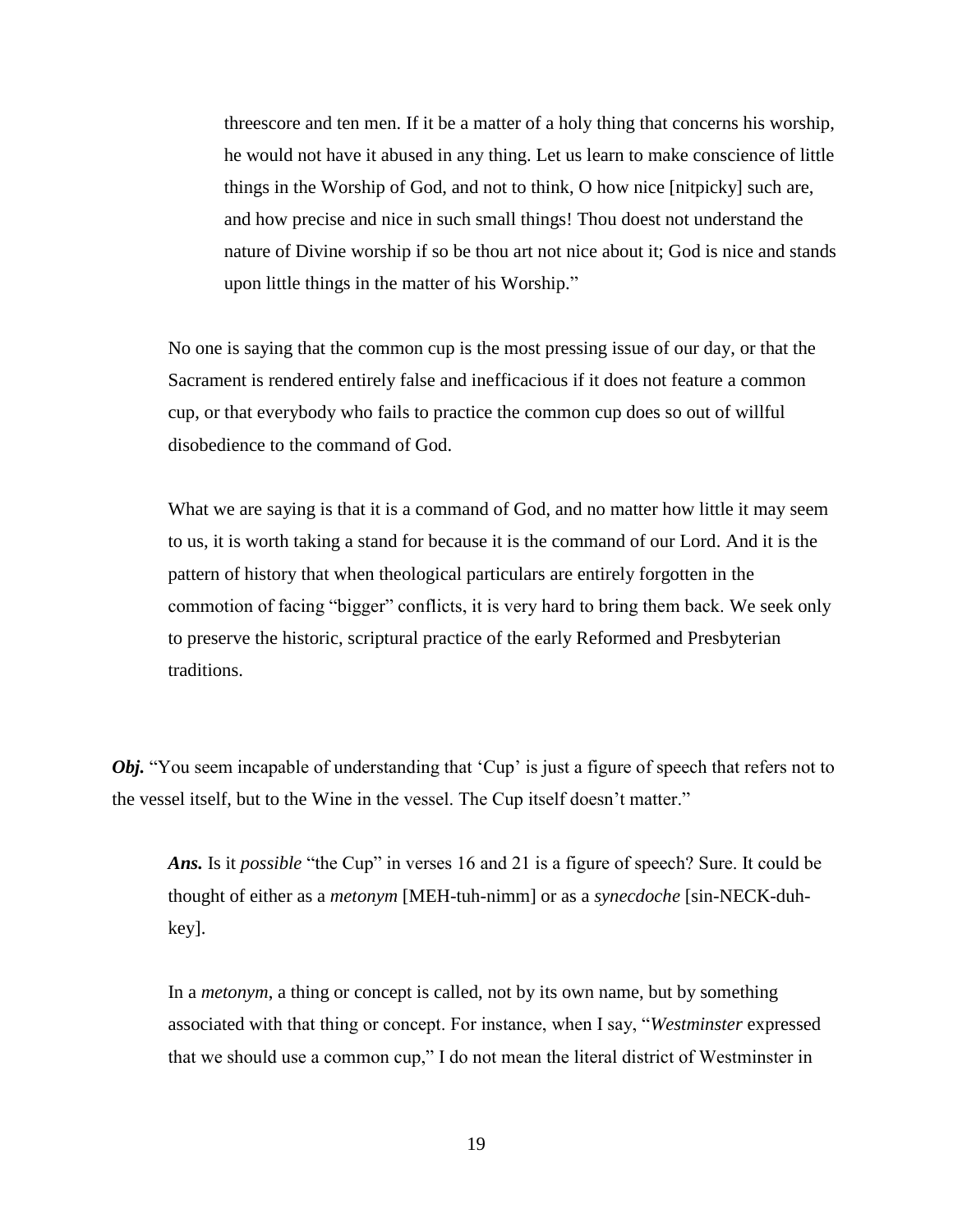London, but the Assembly of Presbyterian and Puritan pastors who met there from 1643 to 1649.

In a *synecdoche*, the word for a particular part of something is used to refer to the thing's whole. For instance, when someone asks you to apply your *John Hancock*, he means for you to make your *signature*. In this case, a part—one specific signature by John Hancock in 1776—has come to refer to the whole—any signature that is, was, or ever will be made.

It is conceded that "the cup" of verses 16 and 21 could be either a metonym for the wine inside the cup or a synecdoche for many cups, but there are good reasons for not thinking so:

First, and perhaps most important, 1Cor. 10:17 clearly implies that the unity of the Cup is symbolic of the unity of Christ's blood, just as the unity of the Loaf is symbolic of the unity of Christ's body. In that case, supposing that "the Cup" is merely a metonym for the Wine, in what other way can the unity of the Wine be represented than presenting it in a single vessel? We can say at a conceptual level to the congregation, "Just think of it as a single unit of wine, even though it is in multiple individual cups," but does this not undermine the purpose of a Sacrament, as taught in Calvin's *Institute* IV.xiv, that the Sacrament is to be a kind of "visible word" that helps us overcome the weakness of our concepts? And if the unity of the Cup is symbolic of the unity of Christ's blood, a synecdoche is also out of the question for the same reason. How is the unity of Christ's blood illustrated *visually* when the wine is in several individual cups?

Second, the use of one word to represent another word that is closely related to the first, does not exclude the first word. It may be that *Westminster* properly refers to the Assembly of Divines, but that does not mean that the Assembly could still have been "Westminster" if it had met in Edinburgh for its entire duration. *Souls* properly refers to whole persons with flesh and blood, but that does not mean that the sixteen persons Zilpah bore to Jacob could still be "souls" if they, like the golems of Jewish myth, did not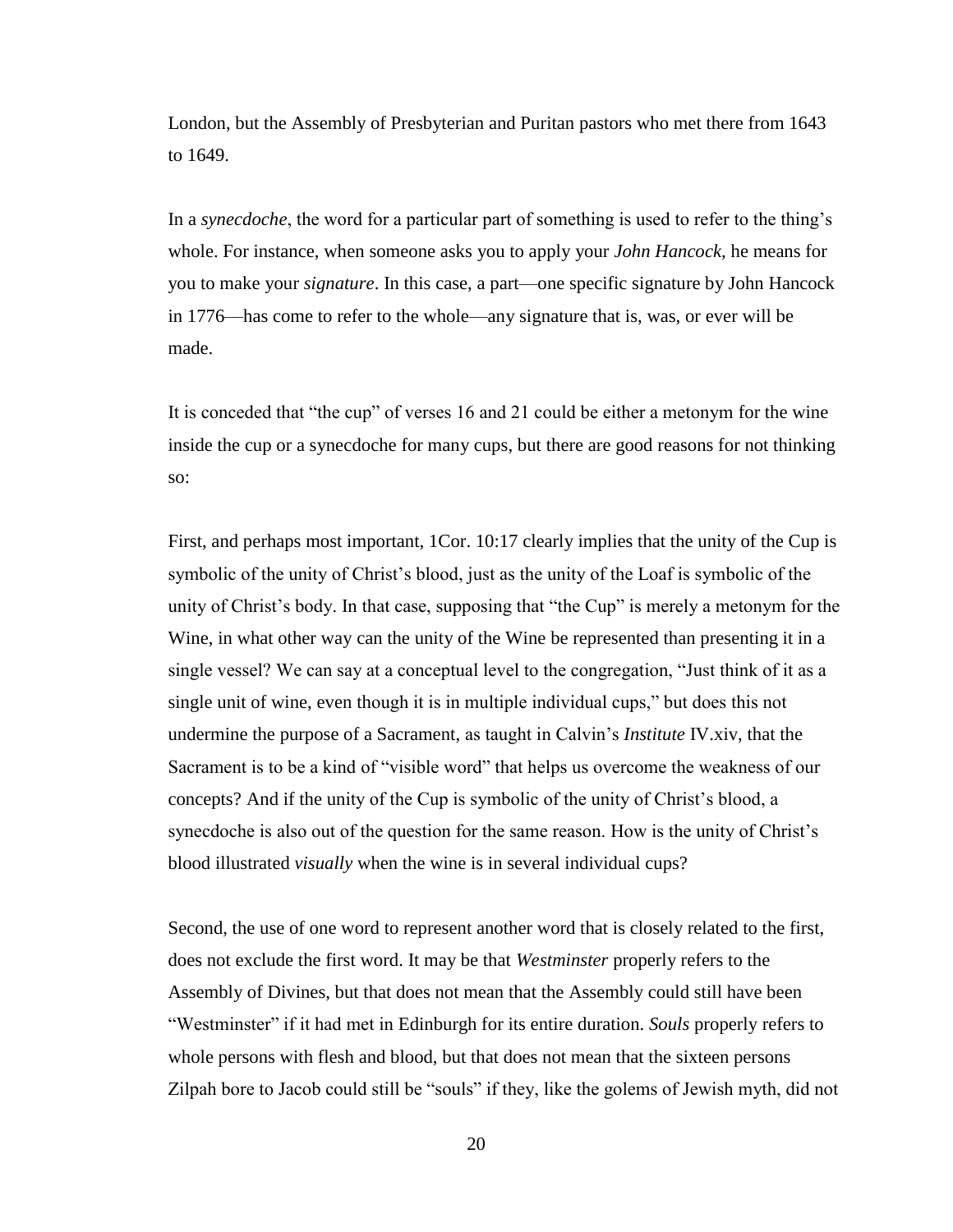have souls. And similarly, *the cup* may properly refer to the wine inside the cup or even multiple cups, but this does not prove or disprove whether the wine must be contained in a single cup. If we followed such a faulty line of reasoning to its logical conclusion, then not even individual cups would be necessary—we could hold communion with squirt bottles full of wine, or wine contained in gel caps, or wine taken by intinction, and still be in the alleged spirit of the Sacrament. But we use the metonym or synecdoche *the cup* precisely *because* it is associated with the thing it represents, and in this case the metonym or synecdoche was associated with a *single* cup. Thus, we should maintain the unitary Cup that has been associated with a unitary drink.

Therefore, the argument that the singular "Cup" commanded of us is entirely a figure of speech which really means the Wine or multiple cups, is a rather spurious argument.

*Obj.* "Well, then you know nothing about Jewish tradition. In the Jewish *Mishnah* (משנה(, in the *Seder Moed* (מועד סדר," Order of Festivals"), in the tractate on *Pesachim* (פסחים," Passovers"), chapter 10, it says that during the Passover feast 'a person shall not have less than four cups of wine' (Mishnah 1). The Cup that Jesus used to institute the Sacrament would have been the third cup of the feast, which was commonly known as the Cup of Blessing. We know for a fact from Mishnah 7 of *Pesachim* that the Jewish Cup of Blessing was poured out for each individual. Therefore, we can deduce that Jesus himself must have used multiple individual cups. Case closed."

*Ans.* In *Harmonia ex tribus Euangelistis composita, Matthaeo, Marco & Luca: adiuncto seorsum Johanne*, p. 381-2 (English: *Harmony of the Gospels*, Mt. 26:26-30, Mk. 14:22- 26, Lk. 22:17-20), published in 1553, John Calvin comments:

*"Jesus took bread.* It is uncertain if the custom which is now observed among the Jews was at that time in use: for the master of the house breaks off a portion of a common loaf, hides it under the table-cloth [i.e., the *afikomen*], and afterwards distributes a part of it to, each member of the family. But as this is a human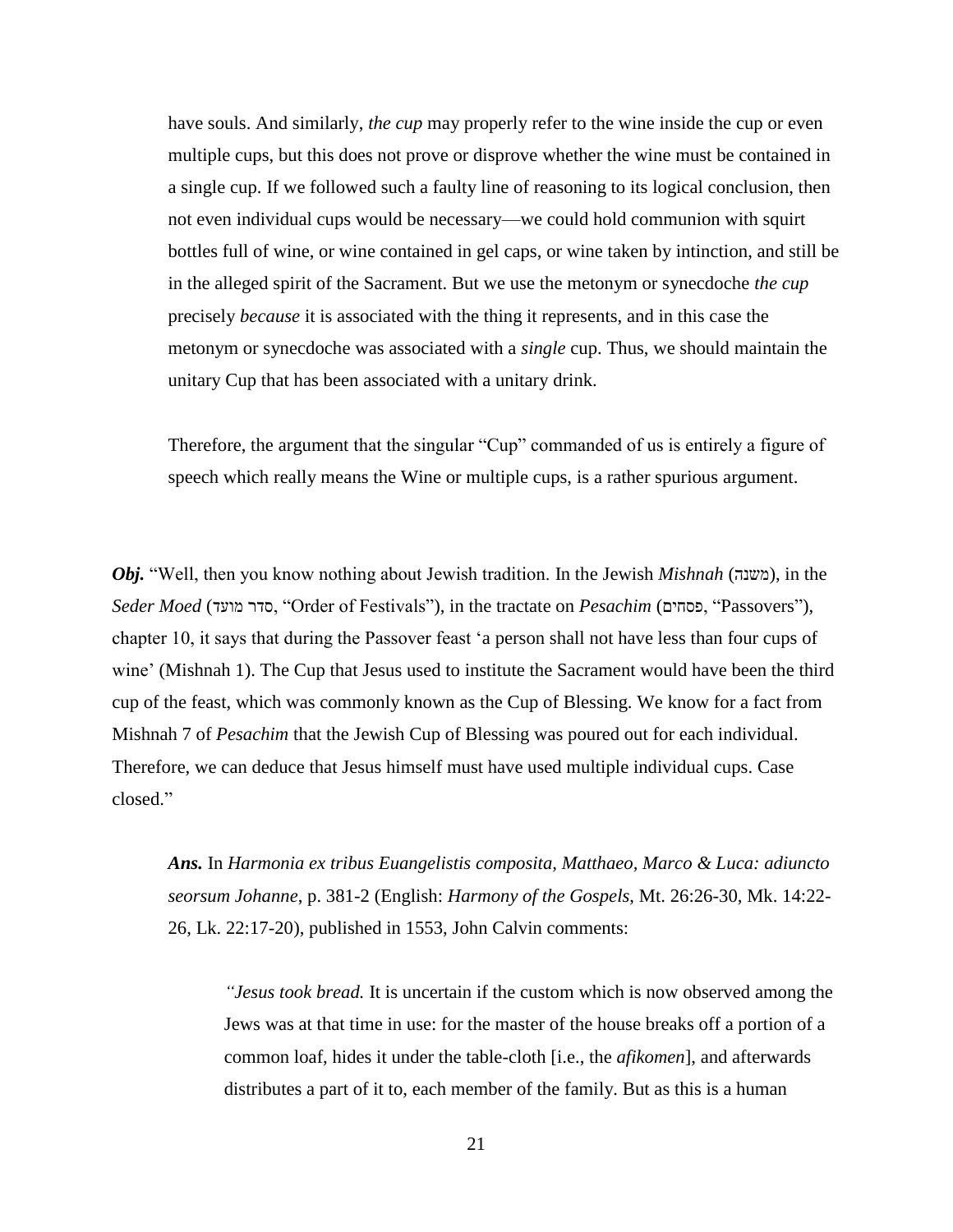tradition not founded on any commandment of God, we need not toil with excessive eagerness to investigate its origin; and it is possible that it may have been afterwards contrived, by a trick of Satan, for the purpose of obscuring the mystery of the Lord's Supper. And even if this ceremony was at that time in use among the Jews, Christ followed the ordinary custom in such a manner as to draw away the minds of his followers to another object, by changing the use of the *bread* for a different purpose."

It is to be replied, in response to those who would argue for individual cups from the Cup of Blessing, that it remains doubtful whether the oral traditions of the Jews about the *Seder Moed*, which were later written down in the *Mishnah*, had emerged by the time of Christ. The earliest date to which scholars can trace these traditions is shortly before the destruction of Jerusalem in *A.D.* 70, but the synoptic gospels and Paul's first letter to the Corinthians are generally regarded as having been written prior to *A.D.* 70.

Moreover, maintaining old Jewish traditions does not seem to be the Christ's agenda in his ministry. Quite the contrary. When the Pharisees and scribes come to Jesus at Gennesaret and ask Jesus why his disciples do not follow the traditions of the elders, Jesus gives a scathing criticism of how these elders negate the word of God through their traditions (Mt. 15:1-20; Mk. 7:1-23). Among the unscriptural traditions scornfully enumerated by Mark is the washing of hands (Mk. 7:3), which (surprise!) is prominent in *Seder Moed*. Even supposing that the traditions of the *Seder Moed* were in common use during the life of Christ, the evidence is that Jesus and his disciples scorned the Jews' man-made traditions and would not have followed them. So if anything, the fact that individual cups were the Jewish tradition is evidence *against* Jesus' use of individual cups. And as Matthew Poole observes from the singing of hymns in Mt. 26:30, if there is any alignment between what Christ did and the later traditions of the Jews, nevertheless we must adhere to the Scriptures alone as the authority over our conscience.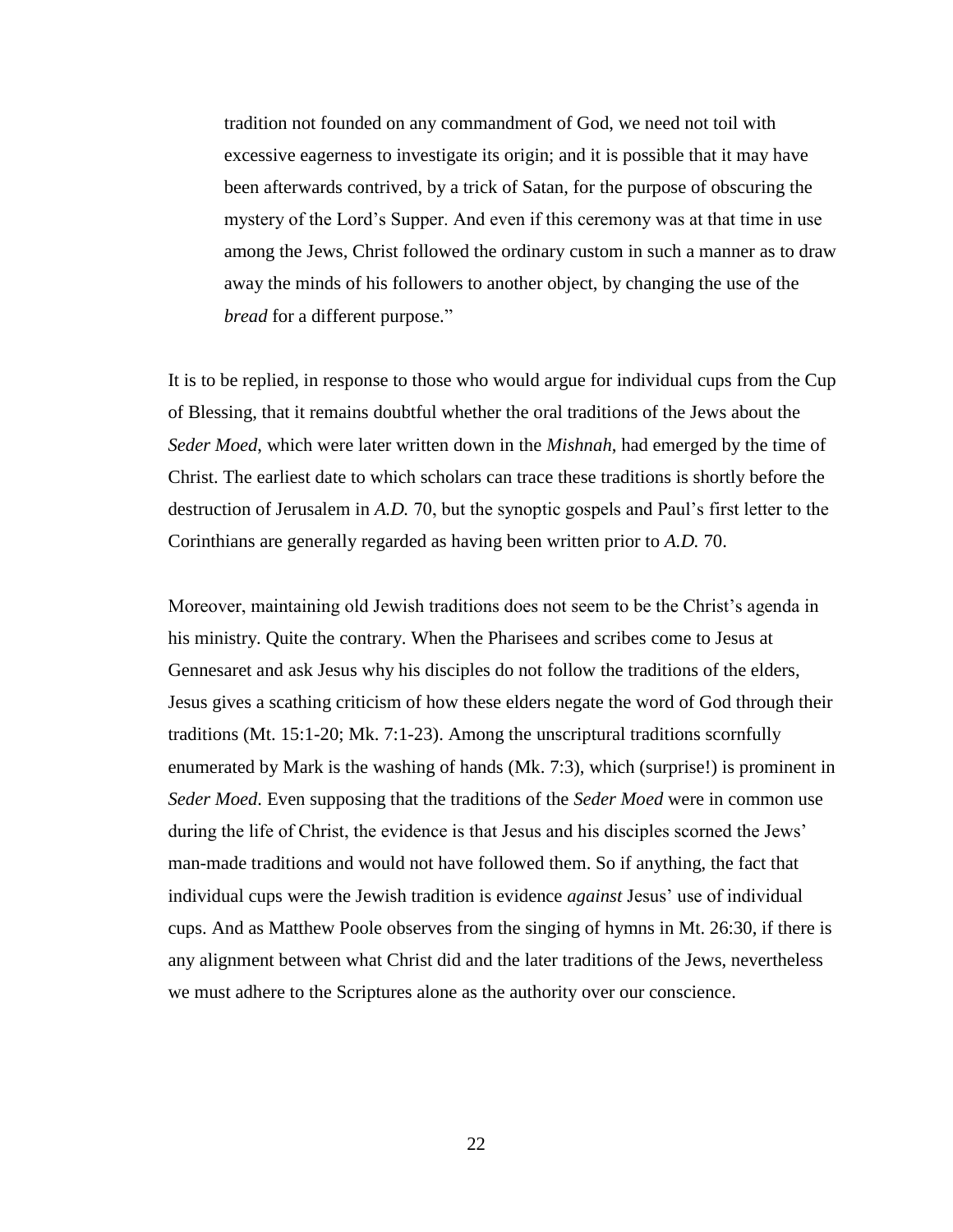*Obj.* "Despite your pretensions to follow the regulative principle better than everyone else, you don't know what you're talking about. As T. David Gordon (PCA) has pointed out in the context of issues like exclusive psalmody, the regulative principle only applies to questions about the *elements* of worship, *i.e.* deciding which overall pieces of worship are commanded. The details of those pieces are properly labeled *circumstances*, *rubrics*, or *forms*; and the regulative principle does not apply to them. Our Reformed and Presbyterian confessions specify that the 'Elements' of the Supper are the Bread and the Wine, so that is all that's required of us. How many cups we celebrate the Supper with is a question of form, so we can do as we like as far as that's concerned."

*Ans.* T. David Gordon's scholarship leaves a lot to be desired. I challenge anyone, including Mr. Gordon, to show me where *any* of the Reformed and Presbyterian confessions of the 16th and 17th centuries or *any* of the major theologians of the early Reformed and Presbyterian traditions teach the categories of "rubric" and "form" as alternatives to "elements" of worship. Some of them mention "forms" under their discussions about prayer, but when the stated subject is the regulative principle, *all* of them only acknowledge two categories: (1) commandments of God, and (2) circumstances of worship, a.k.a. ecclesiastical ordinances. Therefore, to argue merely from the fact that the Belgic and Westminster confessions refer to the Bread and Wine as "the Elements" is anachronistic.

The term *Elements* in the great Reformed confessions refers not to categories subject to the regulative principle, but to what goes into the efficacy of the Sacrament. Namely, as the American Presbyterian Charles Hodge teaches in his *Systematic Theology* (III.xx.15, "The elements to be used in the Lord's Supper"), when it comes to the Lord's Supper, *Elements* is a term that is defined as the physical, material objects used in the ritual, in distinction from the scriptural Word of institution which the minister speaks over it. This is the same use of the term *Elements* that is taught in the *Institute of the Christian Religion* (IV.xiv.4), where John Calvin refers to the Element of a Sacrament as the "external sign," in contrast to "the Word" which consecrates it. In that same chapter and section of the *Institute*, Calvin quotes St. Augustine's *Tractatus in evangelium Iohannis*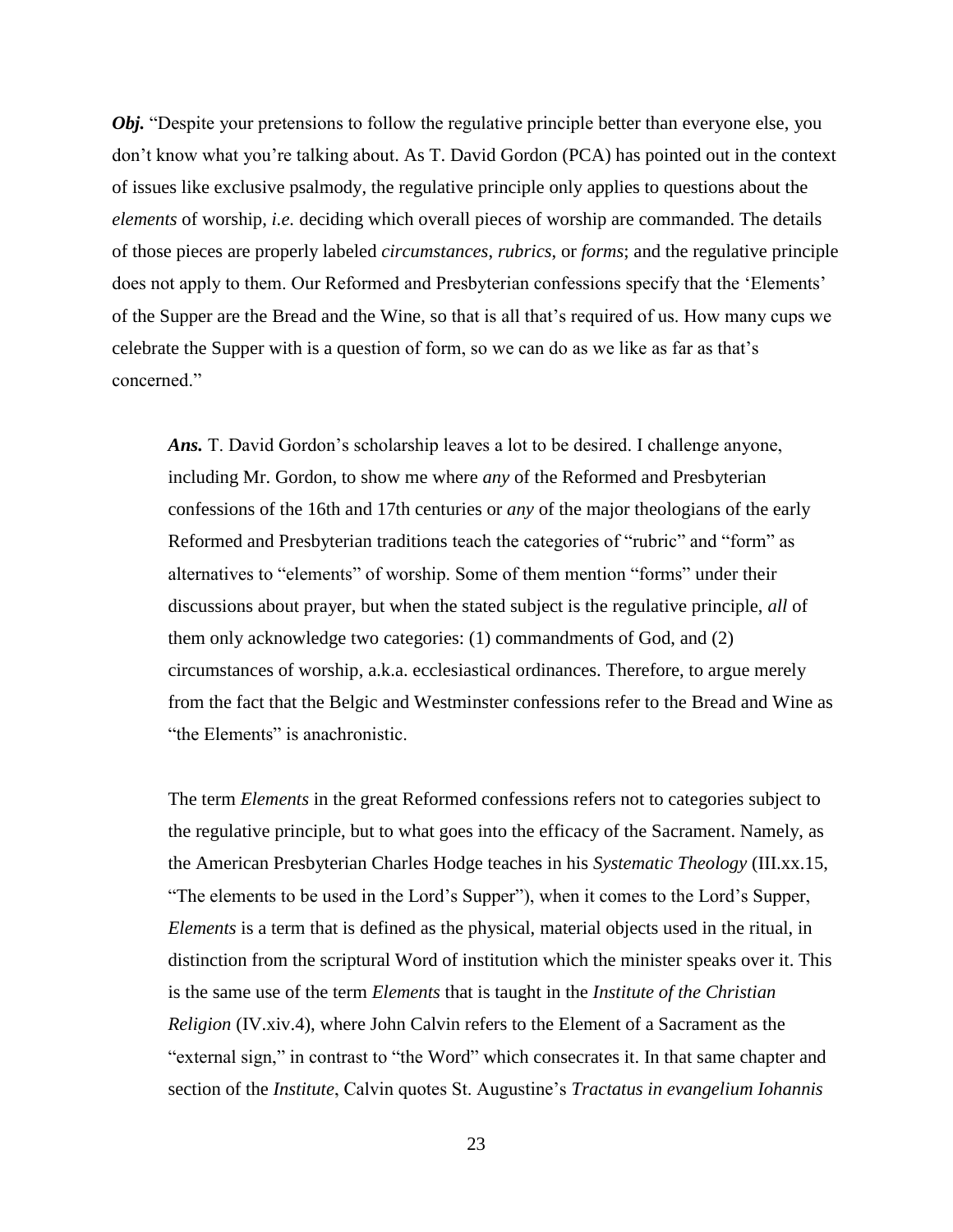(LXXX.iii), in which the Bishop of Hippo said, "*Accedit verbum ad elementum et fit sacramentum*" ("The word comes to the element, and it is made a sacrament.") By that statement, Augustine meant that the physical matter (Element) of water was consecrated for the Sacrament of Baptism by the minister reading the relevant Scriptures. As we can see, *Element* in this discussion does not mean "that part only which is required of worship," but "that part of a Sacrament which being physical becomes efficacious by the word of institution."

*Obj.* "Okay, so what do you do when the Wine runs out of your one Cup?"

Well, understand what is actually being argued. Not everybody is saying in this discussion that *one Cup* has to be *strictly* one Cup. True, some of us who believe in the common cup *might* say that, and so their solution would be to simply refill the Cup as they went along, which presents absolutely no problem whatsoever because the Element consecrated is the Wine, which is usually at the Table in a pitcher. Personally, I the author of this essay believe that it is entirely within the bounds of the regulative principle, and I actually lean toward it because the Wine is actually "poured out," as is probably implied in Christ's words of institution.

But a slightly different solution was prescribed by the Westminster Assembly of Divines. Their *Directory for the Publick Worship of God* (1645) states,

"After this exhortation, warning, and invitation, the table being before decently covered, and so conveniently placed, that the communicants may orderly sit about it, or at it, the minister is to begin the action with sanctifying and blessing the elements of bread and wine set before him, (the bread in comely and convenient vessels, so prepared, that, being broken by him, and given, it may be distributed amongst the communicants; the wine also in large cups,) having first, in a few words, shewed that those elements, otherwise common, are now set apart and sanctified to this holy use, by the word of institution and prayer."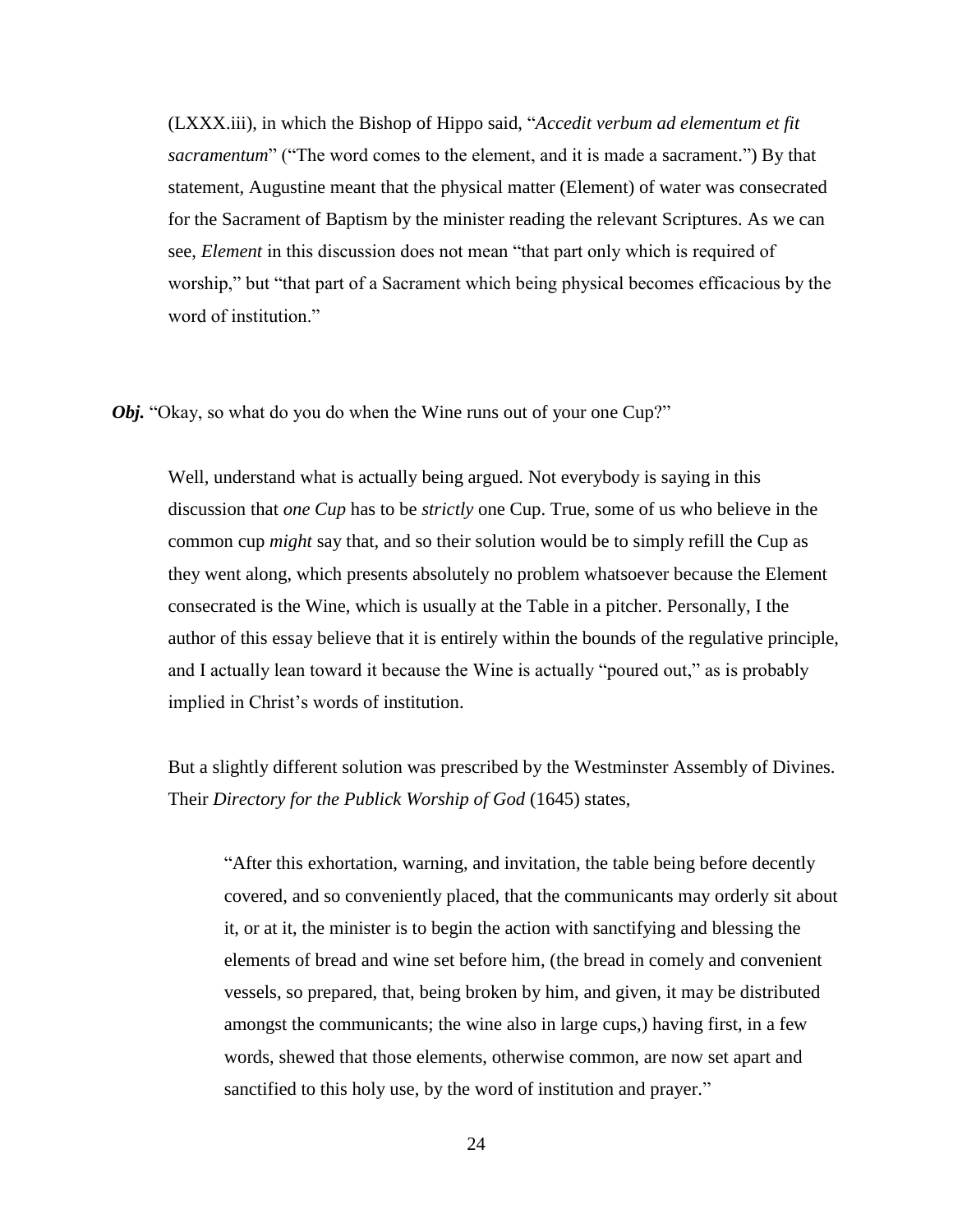Now, note that these are *large* cups, so nobody can use this paragraph to justify multiple individual cups from the example of Westminster. But under this scheme, the Wine is in several large cups when it is consecrated, and each "Cup" is simply replaced with another as the communicants are called forward to the Table in successive installments. In Scottish Presbyterian sacramentology, each of these "installments" is considered a discrete administration of the Sacrament given to a discrete congregation of believers. So although, yes, the minister consecrates multiple cups, only one cup is presented per administration. (Note: The English Independents of the Westminster Assembly objected to the idea of multiple installments, but this originated not from a rejection of the common cup, but from a rejection of presbyterian church-government.)

These two solutions show that supplying large numbers with sufficient Wine does not present a problem to a common cup.

*Obj.* "Okay, okay. I can accept that 1Cor. 10:16-17 most likely is teaching the use of the common cup, but come on! Drinking from the same cup as somebody else is gross!"

*Ans.* I should be level with you, the reader. I like animals. A lot. I once wanted to be a veterinarian, but I quit myself of that aspiration the first time I, as a volunteer at a local clinic, witnessed worms being extracted from a dog's colon. I do not like to see animals die, or even suffer. There was this one time my dad shot an armadillo we caught burrowing under our house, and as the poor guy was twitching in his death throes, I begged dad to give him mercy with a cap in the skull. Dad obliged. Even then, as I watched the blood trickle out through the armadillo's shattered brains, I was filled with horror for the creature, who had no knowledge when he had begun to dig that night what would be the consequences for doing so. It filled me with even more horror when, as a graduate student in Behavior Analysis, I had to euthanize my Sprague-Dawley rats by asphyxiation once I was done using them for my thesis experiment. I had to watch them gasp for oxygen only to have their little lungs filled with poisonous carbon dioxide.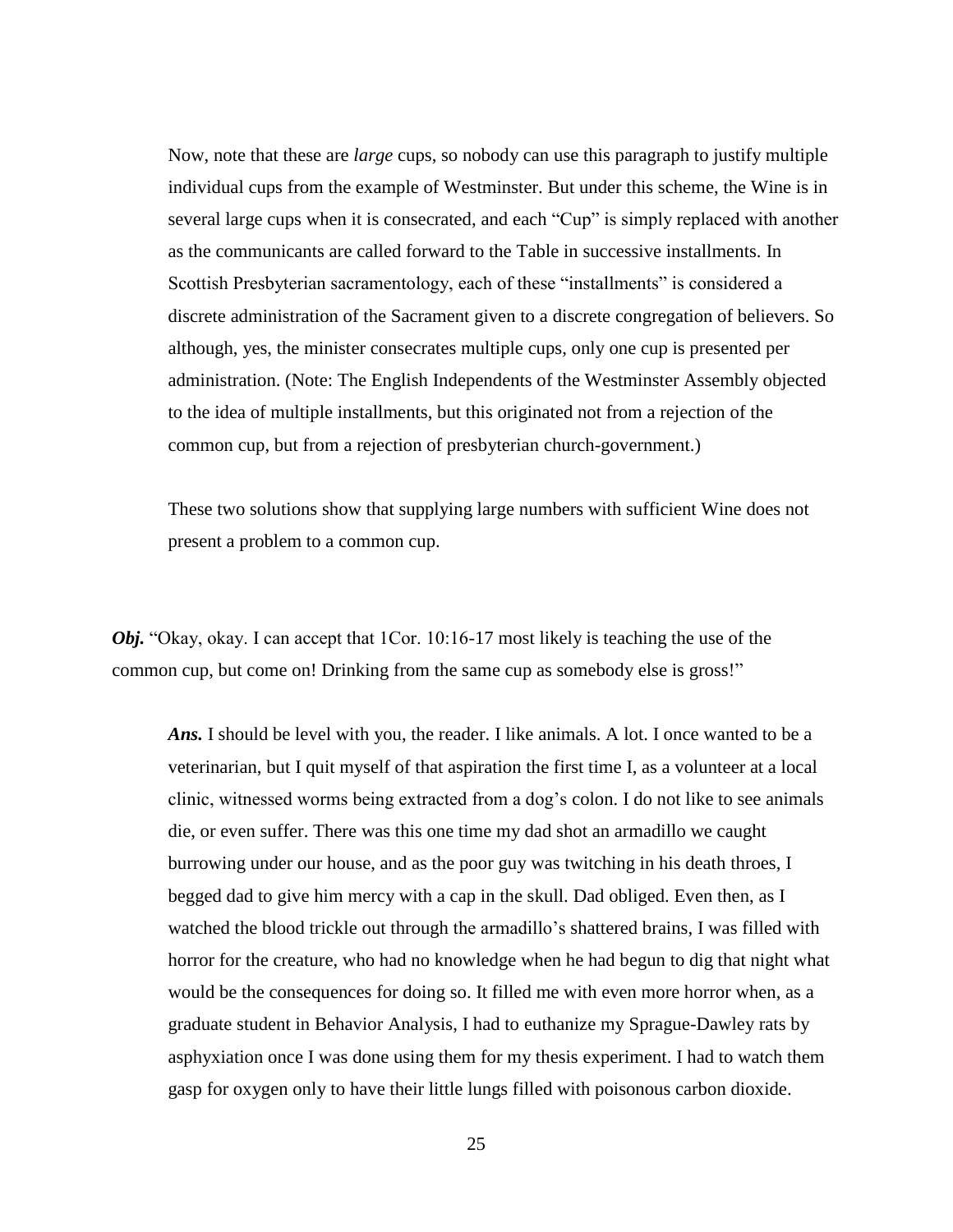What does that have to do with anything? Well, in the Old Testament God commanded the sacrifice of animals. And if you will be so diligent as to read Leviticus, that process involved bleeding the animals out and carving out their still-warm entrails. What do you think God's response to me would be if I were an Israelite who stood with the twelve tribes before Mount Sinai and I informed God that I refused to participate in the Tabernacle sacrifices because I thought they were "gross"? The question is not impertinent, given Paul's comparison of the Lord's Supper to the Temple sacrifices in 1Cor. 10.

What do you think if I, in the place of Ezekiel, had informed God that I would not cook my bread over human dung because I considered it unsanitary (cf. Ezek. 4:12)?

Now, I have read many cogent arguments that the alcohol in the wine of communion is sufficient to sanitize the cup with every drink. Conservative Lutherans argue that the gold from their chalices, being a noble metal, somehow provides an extra source of sanitation. I am not a biologist or a medical doctor, so that I could say one way or the other whether these arguments are valid. Nor do I have the background necessary to explore the medical literature.

But the bottom line is, God commanded it, He is my Lord, I am expected to do it without backtalk. Jesus said, "Whoever has my commandments and *keeps* them, *he* it is who loves me" (Jn. 14:21, emphasis mine). I understand and sympathize with people who experience revulsion and need time, in their weakness, to get over it. I think God is merciful in cases of sincere but failed obedience, as He was under the reign of Hezekiah (2Chr. 30:18-20). But those who point-blank refuse to even try to get over their revulsion need to examine their hearts: "Should I not rather be thankful that I am not being asked to kill and gut animals? Should I not rather be thankful that I am not being asked to cook bread over human waste? Should I not remember that 'as the heavens are higher than the earth, so are God's ways higher than my ways, and His thoughts than my thoughts' (Is.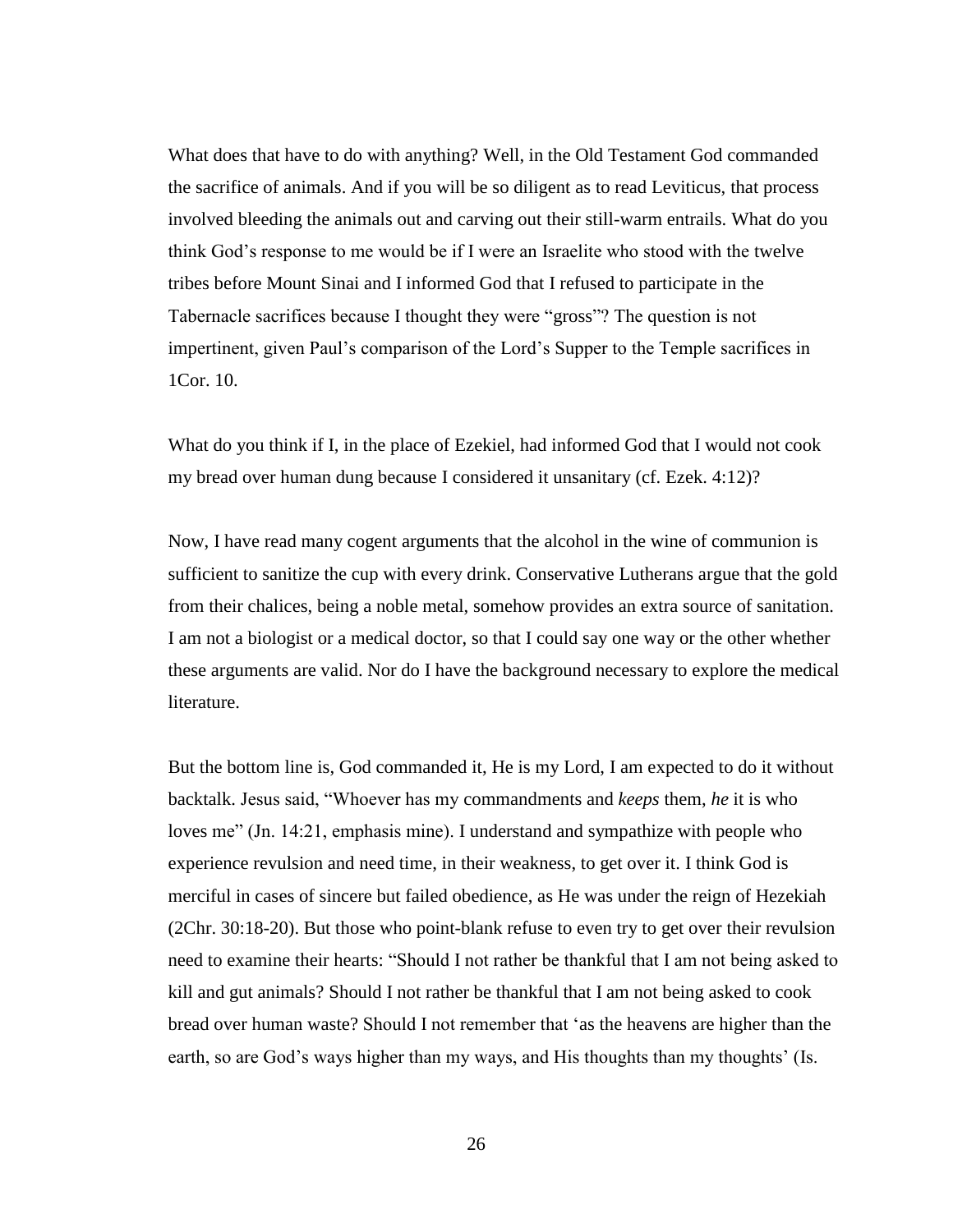55:9), and should I question the wisdom of His commandment? Can I not just *try* to obey?"

*Obj.* "Okay, I'm over the gross factor. But honestly, what if I have a seriously contagious illness? I don't want to give it to anybody else."

*Ans.* Volunteer to drink last, or just *pretend* to drink and pray that God would wink at the slight breach of detail that was individual to you and which was necessary upon this occasion to safeguard the health of your brothers and sisters. Better by far to bend the rule once as the occasion requires than to bend the rule permanently by always having multiple individual cups.

*Obj.* "But what about that one guy in our congregation who used to be Fundamental Bapto-Methodist and still has conscience issues about imbibing alcohol?"

*Ans.* If you have that person in your congregation, he is always free to take the Supper somewhere else, because we are not Congregationalists, but Reformed and Presbyterian. We believe that the Visible Church is catholic or universal, so that *wherever* two or three are gathered together in Christ's name, there is an individual congregation of the Visible Church with which this man may partake of the Supper.

If you have such a person in a relatively large congregation, I personally see no problem with offering one separate administration of the Supper with grape juice on a temporary basis while the Pastor and Session meet with him to help him work through these issues of conscience. I say "temporarily" because we do not want to encourage any changes in the official policy of the Church.

But the bottom line is, no Session should force the Christian to disobey his conscience toward God unless it be concerned with a very serious sin; and so in these cases, Sessions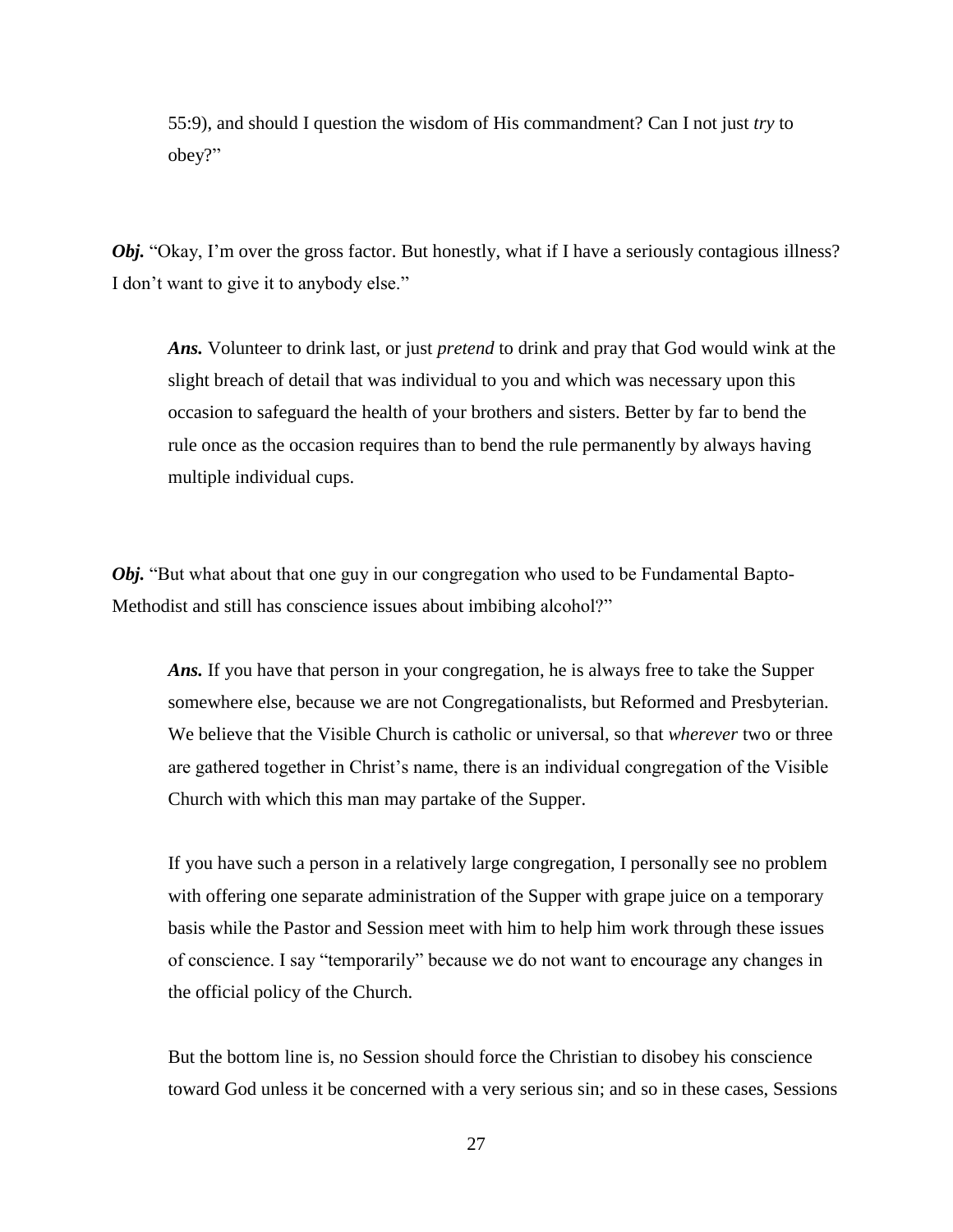should either allow the conscientious objector to attend another true church's administration of the Supper or temporarily accommodate the objector in the Session's own administrations.